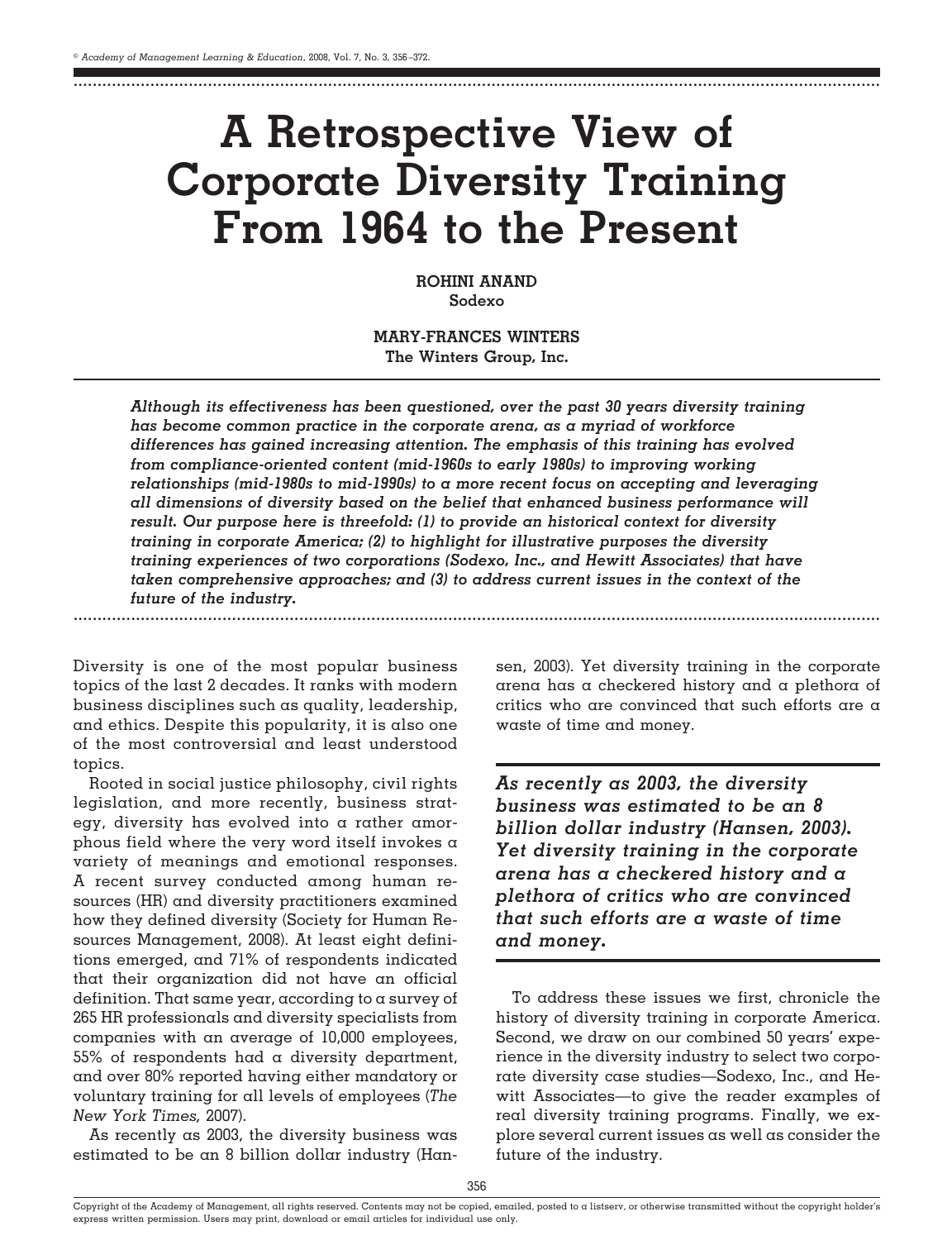# **Phase 1. Precursor to Diversity: Focus on Compliance**

# *The 1960s and 1970s*

To understand the evolution of diversity training, it is useful to trace its roots. There is a tendency to group any training that is associated with race, gender, ethnicity, or other demographic difference under the umbrella of "diversity;" however, there are specific types of training, some of which predate the Civil Rights Act of 1964, that should be recognized as separate and distinct from diversity training, including race relations, anti-Semitism, and anti-racism training. Such training, while vital and an important part of the history that has influenced today's genre of diversity training, is outside the focus of this article.

Initial diversity training efforts in the 1960s centered on legislation and compliance. Title VII of The Civil Rights Act of 1964 made it illegal for employers with more than 15 employees to discriminate in hiring, termination, promotion, compensation, job training, or any other term, condition, or privilege of employment based on race, color, religion, sex, or national origin. Since its enactment, Title VII has been supplemented with legislation that prohibits discrimination on the basis of pregnancy, age, and disability. In addition, sexual harassment is also now deemed to be illegal under Title VII.

This landmark legislation spawned an era of training in the late 1960s and 1970s, largely in response to the barrage of discrimination suits that were filed with the Equal Employment Opportunity Commission (EEOC). If the EEOC or state agencies found "probable cause" for discrimination, one of the remedies was typically a court-ordered mandate for the organization to train all employees in antidiscriminatory behavior. For example, a 1977 EEOC consent decree with Duquesne Light Company in response to alleged discrimination against Blacks and women required Duquesne to provide EEO training to its managers (Equal Employment Opportunity Commission, 2008).

Obviously companies wanted to avoid costly and embarrassing lawsuits and negative publicity, and therefore, many voluntarily implemented training focused on imparting information on the legal requirements to managers and rank-and-file employees. However, there were some notable exceptions to strictly employing a compliance-andlitigation-avoidance approach. For example, IBM was one of the first companies to state that diversity was a moral imperative, and it continues to espouse that philosophy today (IBM, 2007). Ivancevich and Gilbert (2000) report that Xerox Corporation

also adopted a beyond-compliance, social responsibility position in the 1960s. The three underlying causes of this position were the personal commitment of founder Joseph C. Wilson and concerns motivated by riots in Rochester in the mid-sixties, and a class action discrimination suit in 1971. According to Ivancevich and Gilbert, Xerox top management has maintained a strong support for diversity, and as a result, the workforce at the time of their publication was "more diverse than the general population" (2000: 80).

Notwithstanding these and other notable exceptions, based on our experience, most training during this era was primarily the imparting of knowledge with recitations on the law and company policies, a litany of do's and don'ts and maybe a couple of case studies for the participants to ponder. The length of training varied widely from 1 hour to  $\alpha$  full day, with  $\alpha$  typical length of 4 hours. For most companies, the training was a one-time event, but some required (and many still require) brief periodic refreshers of company policies and signatures from every employee to acknowledge that they had read and understood the policies and the consequences of noncompliance.

Recipients of the early antidiscrimination training often left with a variety of emotions, few of them positive. Because the training focused primarily on treating historically underrepresented minorities and women fairly and equitably in White male-dominated environments and on avoidance of lawsuits, nonmembers of these groups resented their exclusion and felt that preferential treatment was being afforded to the targeted groups.

Another reason that the training did not resonate well with the dominant group is that the content made little connection to how the recommended changes in behavior would improve business results. Although the late Kaleel Jamison, founder of the Kaleel Jamison Consulting Group, outlined the need to transform organizational culture, polices, practices and structures to create work environments that allow all employees to do their best work (Jamison, 1978), it would be a full decade before companies earnestly considered the role of inclusive organizational cultures as key drivers for the success of diversity efforts.

# **Phase 2. Focus on Assimilation**

## *The Early 1980s*

Compliance-oriented training continued into the early 1980s, but there was a period of retreat from the intensity of the previous decade. The greatest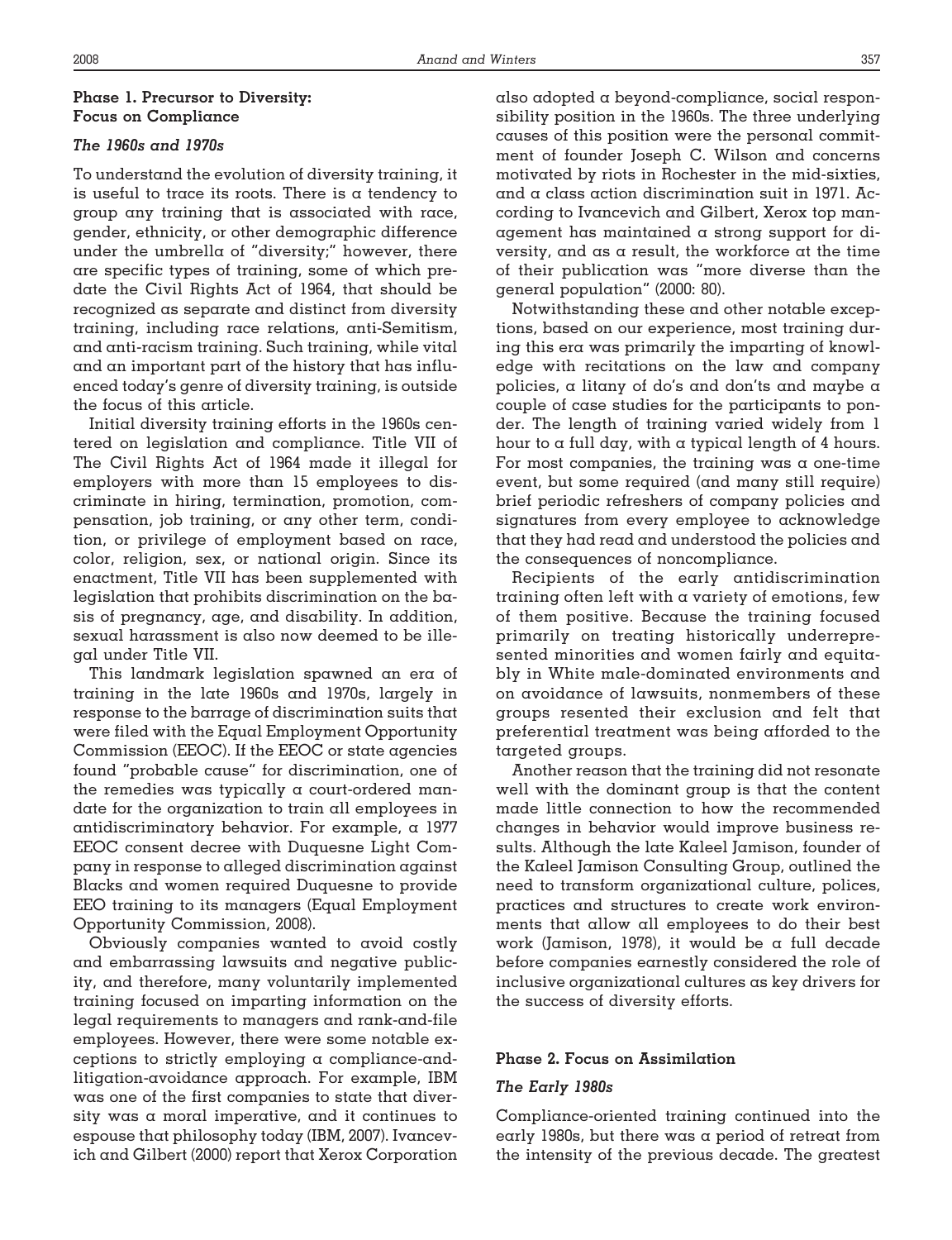increase in racial and gender diversity in the workplace occurred in the 1970s during the period of most intense government enforcement of the Civil Rights Act of 1964. The rate of change stalled during the 1980s, with the exception of increases of women entering the workplace (Tomaskovic-Devey, Stainback, Taylor, Zimmer, Robinson, & McTague, 2006). The decreased focus on compliance was due at least in part to President Reagan's deregulation policies, which contended that "intensive, fine-grained regulation of business led firms to opt out of compliance altogether. Goals, such as . . . reduced discrimination, would be elusive under intense regulation" (Kalev & Dobbin, 2006: 862). Reagan thought that employers should be more responsible for their own discrimination policing. He appointed Clarence Thomas as head of the EEOC, and Thomas disapproved of conciliation agreements that included goals and timetables for increasing representation of underrepresented groups, with the intent of giving employers more latitude. With less scrutiny from the federal government, many companies turned their attention to other pressing concerns of the day, such as offshore competition and improving quality. Affirmative action and equal employment training, while still included in the training catalogs, were scaled back as a cost-cutting effort, perhaps mandatory only for those in managerial positions and in some instances eliminated altogether for the rank-and-file employee.

Some organizations that conducted training during this lull were more likely to present content with the objective of helping women and people of color to assimilate into existing corporate cultures by creating special training programs based on the assumption that these new corporate entrants were less prepared because they had not yet developed the necessary managerial skills to be effective managers (Fernandez, 1981).

One such program was designed by Dr. Jeff Howard based on Albert Bandura's (1994) original concept of self-efficacy. Bandera theorized that people's beliefs about their capabilities result in performance that influences events impacting their lives. Olson (1993) reports that Howard designed programs for minorities and women based on the assumption that they lacked the self-confidence to demonstrate their talents in different and sometimes unwelcoming environments, in contrast to the prevailing belief that these new entrants into the corporate world were less qualified. Howard theorized that people of color and women underachieved in their careers due to internalized oppression. His research found that achievement was based on a combination of effort and confidence (efficacy), that the process of development can be learned, and that effective effort in the face of adverse conditions results in strong performance and greater self-confidence. Still popular today, J. Howard & Associates (now Novations) was founded in the mid-seventies to apply his efficacy theory in the development of people of color and women, reinforcing the contention that if they master their response to negative stimuli, however subtle, they stay in control and respond in ways that increase their likelihood of success.

#### **Phase 3. The Diversity Field is Born**

# *The Late 1980s*

In 1987, *Workforce 2000*, published by the Hudson Institute, was released and resulted in a startling revelation for many businesses (Johnston & Parker, 1987). In the preface of the Hudson Institute's second book on workforce trends, *Workforce 2020*, the authors write: "[A]lthough think tanks seldom produce bestsellers, *Workforce 2000* proved to be an exception to the rule" (Judy & D'Amico, 1997: xii). It showed that the demographic makeup of the "net additions" into the workforce would be comprised of more women and minorities. The report was commonly misinterpreted in the press as intimating that there would be a *total* rather than a *marginal* change in ethnic and gender diversity. Baby boomer retirements, increased immigration, and the entrance of more women and ethnic minorities into the workforce would have little real impact, since the net new addition is relatively small in absolute terms versus the total number in the labor force (Friedman & DiTomaso, 1996). Nonetheless, *Workforce 2000* created a major shift in thinking about the future composition of the workforce and is credited with putting the term "workforce diversity" into the business lexicon and creating an important rationale for the diversity industry.

These new data shifted the discussion from how to comply with legal mandates to how to assimilate what was thought to be additional large numbers of women and minorities into existing, homogenous corporate cultures. Even with affirmative action, the progress of increasing the number of women and minorities into the workforce had been slow. Corporations were experiencing difficulty meeting their affirmative action goals, and, while recruiting underrepresented groups posed a significant challenge, retaining women and minorities was (and continues to be) an even greater problem.

During the period from 1965 to 1988, the corporate sector paid little attention to how having different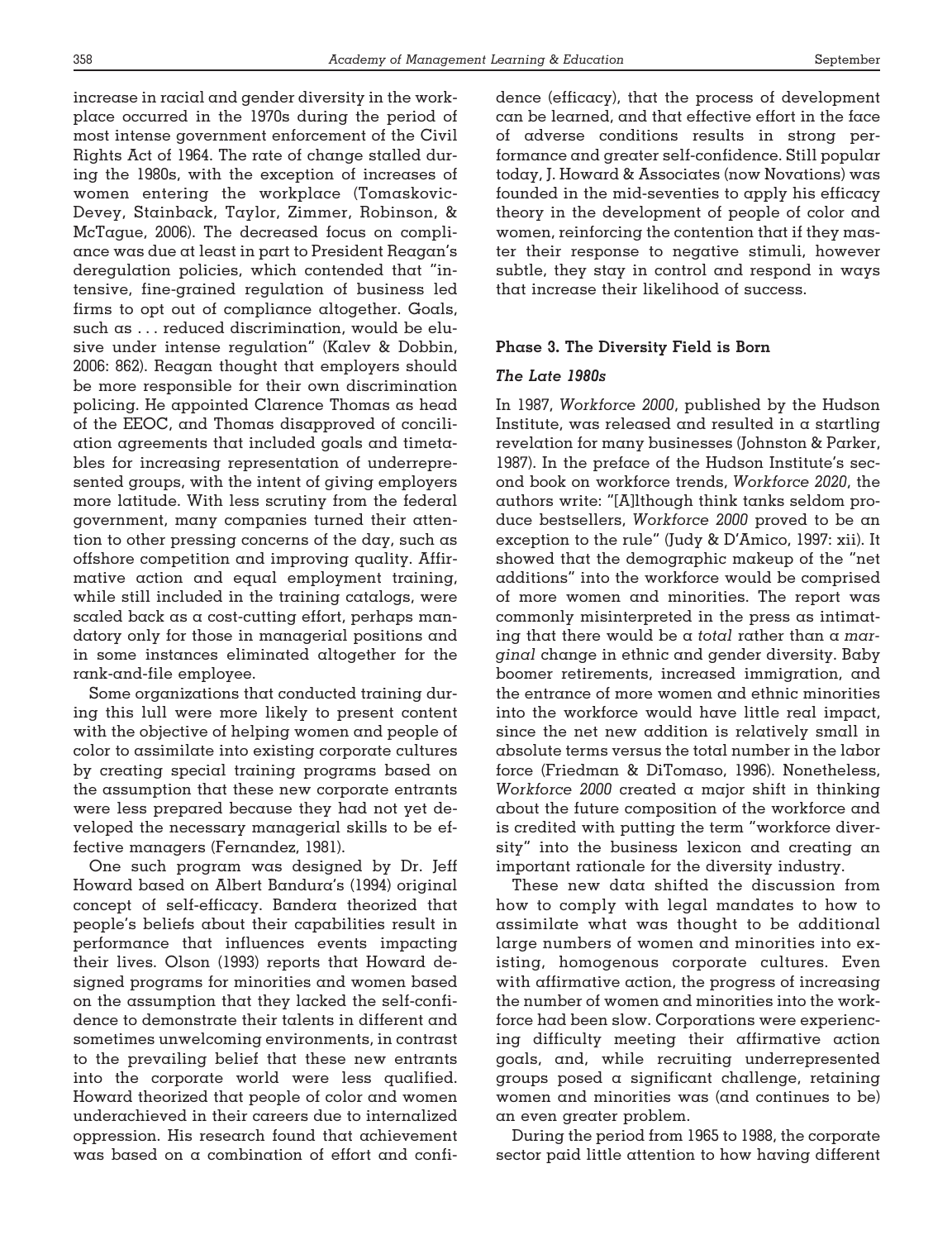backgrounds and experiences would impact the ability of the dominant group and the "new minority" groups to work together effectively. An unwritten expectation that the new entrants would conform to the dominant group culture prevailed, which partly explains why the early 1980s training was more focused on helping minorities and women assimilate.

But 3 years after the release of *Workforce 2000*, Roosevelt Thomas shifted the paradigm of diversity from compliance to a matter of business survival (R. R. Thomas, 1990). He argued that recruitment was not the central problem; rather, the more serious problems began once someone was hired (Thomas, 1990). Overwhelming data demonstrated that the careers of minorities and women plateau and few were breaking into higher level positions:

Affirmative action had an essential role to play and played it very well. In many companies and communities it still plays that role. But affirmative action is an artificial, transitional intervention intended to give managers a chance to correct an imbalance, an injustice, a mistake. Once the numbers mistake has been corrected, I don't think affirmative action alone can cope with the remaining long-term task of creating a work setting geared to the upward mobility of all kinds of people, including white males (Thomas, 1990: 108).

He wrote that the goal should be to create an environment "where we is everyone." Thomas argued that something else besides affirmative action was needed. "That something else consists of enabling people, in this case minorities and women, to perform to their potential. This is what we now call managing diversity" (Thomas, 1990: 108). The managing diversity paradigm paved the way for the next iteration of diversity training.

# **Phase 4. A Decade of Fostering Sensitivity**

# *Late 1980s to Late 1990s*

The fundamental shift was from compliance, and focusing only on women and racial ethnic minorities, to incorporating everyone, including White men, under the umbrella of diversity. The philosophy was to make everyone more aware and sensitive to the needs and differences of others. However, it is important to note that during the early years of the inclusive definition of diversity, White men were not viewed as having valid issues about their place in the new more diverse workplace. They were primarily viewed as the problem and in need of "fixing." To compound matters, no consensus model emerged among the expert consultants and practitioners to help companies address these issues. Some believed that the broad definition of diversity diluted the issues of unequal treatment that women and racioethnic employees continued to face. With social justice as their mantra, they were adamant for the need to keep the focus on the adversities that historically underrepresented groups faced in the corporate arena. Others embraced the notion that diversity was more than race and gender, while outlining the primary and secondary dimensions of diversity (Loden & Rosener, 1991). Under this model, primary dimensions such as race, gender, physical abilities, age, and sexual orientation are distinguished from secondary dimensions because they are more likely to be visible or mostly unchangeable, whereas the secondary dimensions such as education, function, geography, thinking and communication styles may equally advantage or disadvantage an employee but are not immutable.

Although the new rhetoric proclaimed that affirmative action and compliance were different from diversity, many companies continued to combine compliance and diversity training. It was not uncommon for training content to start with compliance topics and then move to diversity content about valuing and respecting differences. This served to confuse learners, who mostly left this type of training believing that diversity was nothing more than a new euphemism for affirmative action.

Thus, the various training approaches ranged from an emphasis on social justice to sensitivity and awareness and appreciation of differences, to Roosevelt Thomas' connection of diversity to business outcomes. And the topics ranged from more focus on race, or gender, and often work–life balance, depending on the emphasis the organization chose. Issues such as sexual orientation, age, and disabilities received little if any attention in the training at this time. While the approaches obviously overlap somewhat, depending on the underlying belief system of the designer, the training content and desired and actual outcomes could be very different.

The training also took on varying degrees of intensity. At one extreme, it was an "in your face," "admit your guilt" session for White men to "confess and repent." This left them feeling defensive, and thus concepts like "backlash" and "reverse discrimination" emerged. Contributing to blacklash ideas during this era was the historic Bakke decision, where Allan Bakke, twice denied admis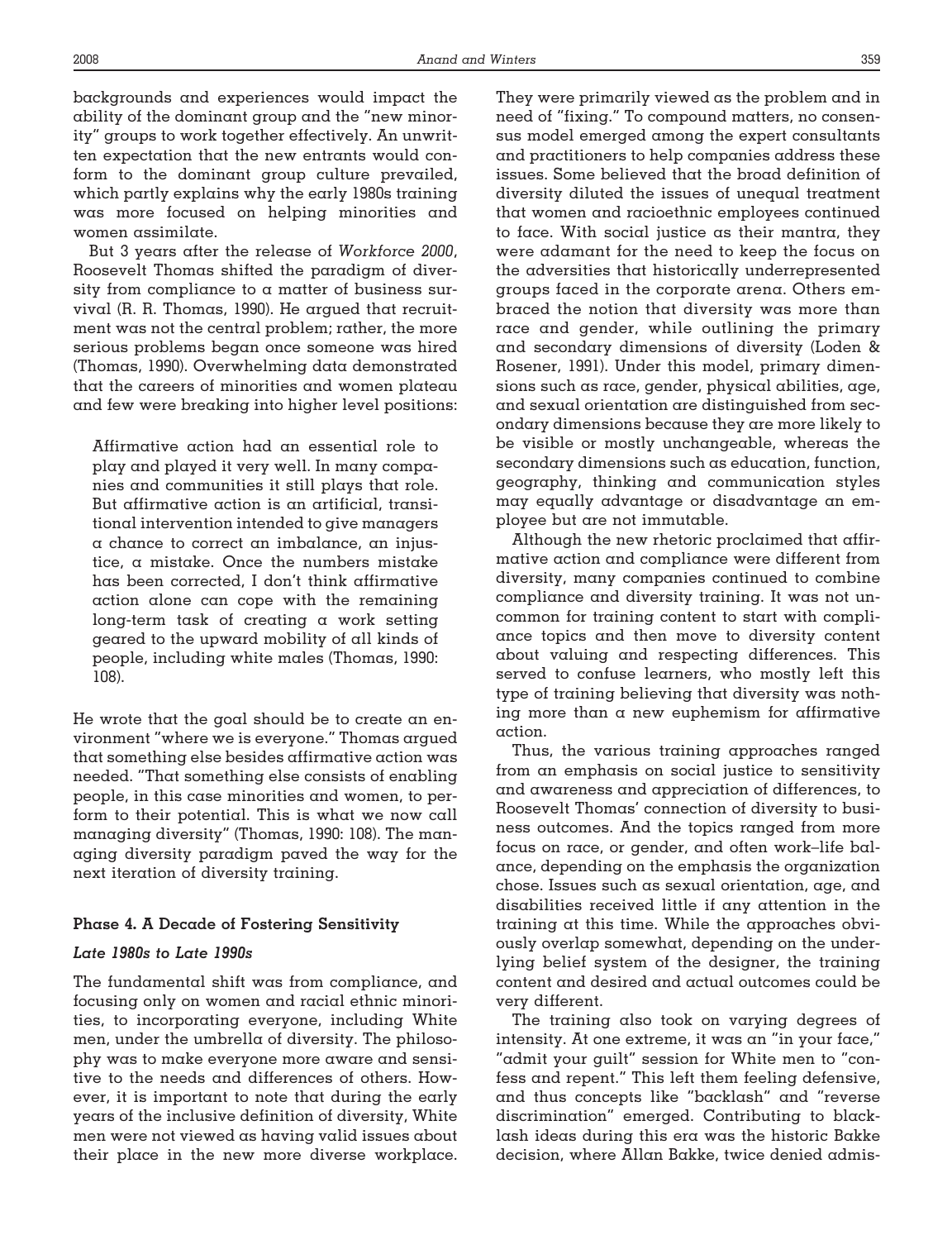sion to a California medical school, alleged reverse discrimination. While the Supreme Court's decision was ultimately split in 1978, he was admitted even though the Supreme Court also upheld affirmative action (Bennett-Alexander 1990).

At the other end of the spectrum, this era's diversity training was so "watered down" that everyone left happy but wondering what the problem was.

In an effort to provide more structure to understand the various approaches, David Thomas and Robin Ely (1996) postulated that there are three different paradigms as outlined in Table 1: discrimination and fairness, access and legitimacy, and learning and effectiveness. These three paradigms roughly correspond with approaches taken to training. At the time they argued that most companies embraced the first two paradigms and that the learning and effectiveness aspect was just beginning to emerge and be understood.

There were great expectations for the outcomes of the training. At the very least, behaviors would be altered and there was often an implicit assumption that attitudes and mind-sets would also shift. Although it is unrealistic to expect sustained change in what was typically no more than a 1-day exposure, much disappointment was expressed when companies observed no real difference in the work environment.

As one possible way to understand why diversity training fell short of the desired outcomes, consider Robert Hargrove's (1995) concept of "tripleloop" learning. Based on original work by Chris Argyris and Donald Schön (1974), Hargrove distinguishes between single-, double- and triple-loop learning in the context of coaching. Single-loop or incremental learning encourages skill development; double-loop learning has the goal of reshaping patterns of thinking; and triple-loop or

transformational learning creates a fundamental change in perspective and self-awareness. Hargrove contends that much corporate learning is focused at the single-loop level.

Even though the stated goal of diversity training during this era was generally couched in terms of raising awareness (not even single loop at this juncture), there was an implicit expectation that at the very least behaviors would change (single loop) and a hope that patterns of thinking would shift (double loop). When no changes in behavior or patterns of thoughts were observed, the diversity training was deemed a failure. The shortcoming was likely due to the unavoidable tradeoff between designing an educational experience that would meet the goals of shifting behaviors and mind-sets and the need to develop cost-effective ways to train large number of employees. In the vernacular of the field, the latter is known as the "check-off-the-box" approach. Such "check-off" training was evaluated not by its effectiveness, but rather by the number of people who were trained.

The content of diversity training during this period was usually a mixture of cognitive and experiential learning techniques. One very popular and effective (albeit controversial) experiential exercise designed to show the relationship between adverse treatment and performance was dubbed "Blue Eyes/Brown Eyes." Jane Elliot, an Iowa public school teacher, conceived the experiment in the aftermath of the assassination of Martin Luther King. She separated students by the color of their eyes and told them that one group was superior (Blue Eyes) to the other group (Brown Eyes), and therefore, was entitled to better treatment. The group that thought it was superior performed better and the group that was treated poorly performed worse (http://www.janeelliott.com). Psy-

| Discrimination and Fairness Paradigm                                                                                                                                                                                                                                                | Access and Legitimacy Paradigm                                                                                                                                                                                                 | Learning and Effectiveness Paradigm                                                                                                                                                                                                                                                                                                                                                                                                                   |
|-------------------------------------------------------------------------------------------------------------------------------------------------------------------------------------------------------------------------------------------------------------------------------------|--------------------------------------------------------------------------------------------------------------------------------------------------------------------------------------------------------------------------------|-------------------------------------------------------------------------------------------------------------------------------------------------------------------------------------------------------------------------------------------------------------------------------------------------------------------------------------------------------------------------------------------------------------------------------------------------------|
| --Equal opportunity<br>--Compliance with EEO regulations<br>--Fair treatment<br>--Focus on the numbers<br>--Concern with creating mentoring and<br>career development programs for<br>women and people of color<br>--Supports assimilation and color and<br>gender-blind conformism | --Acceptance and celebration of differences<br>--Market-based motivation for competitive<br>advantage<br>--Motivation is to attract multicultural<br>talent to understand and serve customers<br>and gain legitimacy with them | --Different perspectives and approaches<br>to work are valuable<br>--Acknowledgment that learning and<br>relearning are central to leveraging<br>diversity<br>--Organization fosters personal<br>development that brings out people's<br>full range of skills<br>--Recognition that employees often<br>make business choices that draw on<br>their cultural backgrounds<br>--"We are all on the same team, with<br>our differences—not despite them." |

**TABLE 1 Overview of Thomas & Ely's (1996) Model**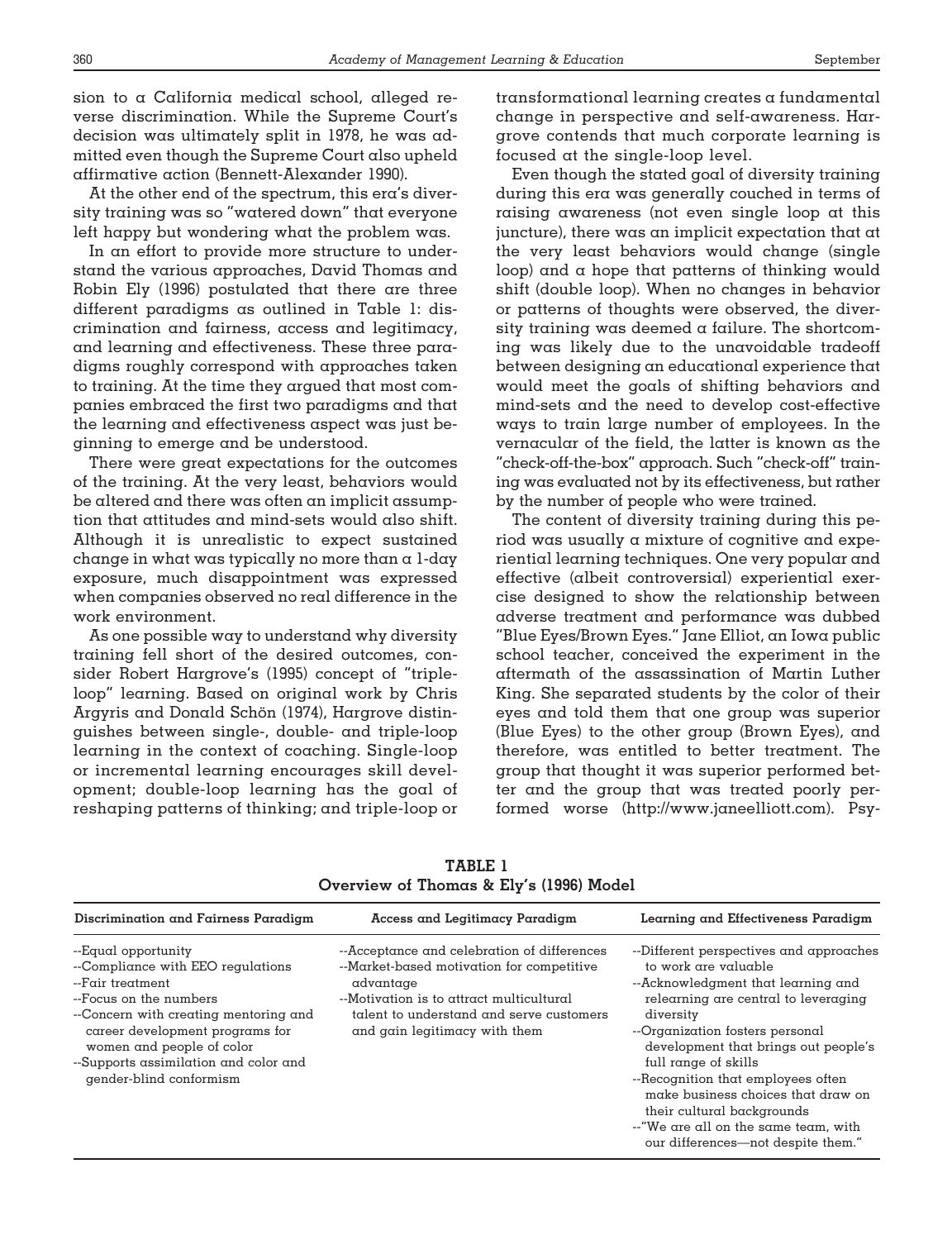chologists have conducted similar experiments for decades, helping us to understand the behavioral effect of our subconscious bias about difference among and across people and groups. This one exercise was probably the most memorable and transformative for participants during this era of diversity training. It continues to be a powerful approach to showing the impact of disparate treatment.

Another popular exercise during this period was called "adjectives" and like the "Blue Eyes/Brown Eyes" experiment, often left participants angry and frustrated. Designed to help participants understand the stereotypes that are commonly held about various groups, it required them to write down the first words that came to mind when they thought of different groups such as African Americans, Latinos, Asians, women, people with disabilities, and people over 40, and to post them under the respective labels. Even though facilitators were careful to point out that this did not necessarily reflect participants' feelings about the groups, most generally believed that the words, mostly negative, reflected true feelings. For example, common descriptors for Blacks included lazy, looking for a handout, uneducated, and whiners. Adjectives for women included soft, sensitive, and not as physically strong as men. In contrast, White men were often described as strong, providers, protectors, and leaders. With insufficient time to adequately explore the historical and sociological roots of these generalizations about different groups, or how to change one's own perceptions, participants were left needing much more debriefing and, in many cases, healing. So controversial was this exercise that many companies stopped using it. As an example of how this exercise backfired, in 1988, managers at Lucky Stores, a Dublin, California-based grocery chain, attended diversity training workshops, during which they identified common stereotypes for women and minorities. Notes taken by a company official during the training program included such comments as "Black females are aggressive" and "women cry more." An employee found these notes, read the stereotypes, and speculated that the characteristics listed were the reasons the company wasn't promoting more women and minorities. Employees sued the company for intentional discrimination. The judge allowed the employees to submit the notes from the workshops as evidence. Although the judge's ruling wasn't based exclusively on the training notes, the notes did contribute to the guilty verdict (Caudron, 1993).

As a less controversial but very effective approach, some organizations employed (and continue to employ) theater-based learning, using professional actors to demonstrate workplace environments. It allows participants to vicariously experience the issues, especially the subtle ones, which workers face in multicultural environments. As participants role-play with the actors, they are able to practice skills such as communication, providing feedback, reflective listening, problem solving, and an array of environmentally safe role-plays. These experiential exercises were an attempt to help participants learn about themselves and to simulate the experiences of others. The often unstated desire was for the type of personal transformation that Hargrove described as "triple-loop learning."

With little internal expertise during this era, many Fortune-500 companies hired diversity firms to train all employees. While a number of diversity training programs were well designed, faced with cost constraints associated with payrolls of  $100,000+$  employees, the content was sometimes squeezed into short timeframes or facilitated by internal trainers who lacked subject matter expertise. This led to the failure of participants to really grasp the complex and controversial concepts being presented because there was little time for discussion or reflection. Some of the unintended consequences were that many left confused, angry, or with *more* animosity toward differences. With no formal follow-up, employees were left on their own to interpret and internalize what they had learned. Many interpreted the key learning point as having to walk on egg shells around women and minorities— choosing words carefully so as not to offend. Some surmised that it meant White men were villains, still others assumed that they would lose their jobs to minorities and women, while others concluded that women and minorities were simply too sensitive.

Women and people of color did not necessarily leave with positive feelings about the training either. As the minority, some felt pressured to speak for their entire identity group. Feeling misunderstood, they sometimes left thinking that their coworkers were more biased and prejudiced than they had believed them to be prior to the training. When the training event was over, employees went back to their work environments with incomplete knowledge and little understanding about what would be different.

On the positive side, during this era, most corporations that were involved with diversity training wanted to do the right thing. They recognized that they were losing top talent, not fully engaging those who chose to stay, and that they had much to learn about how human differences could have a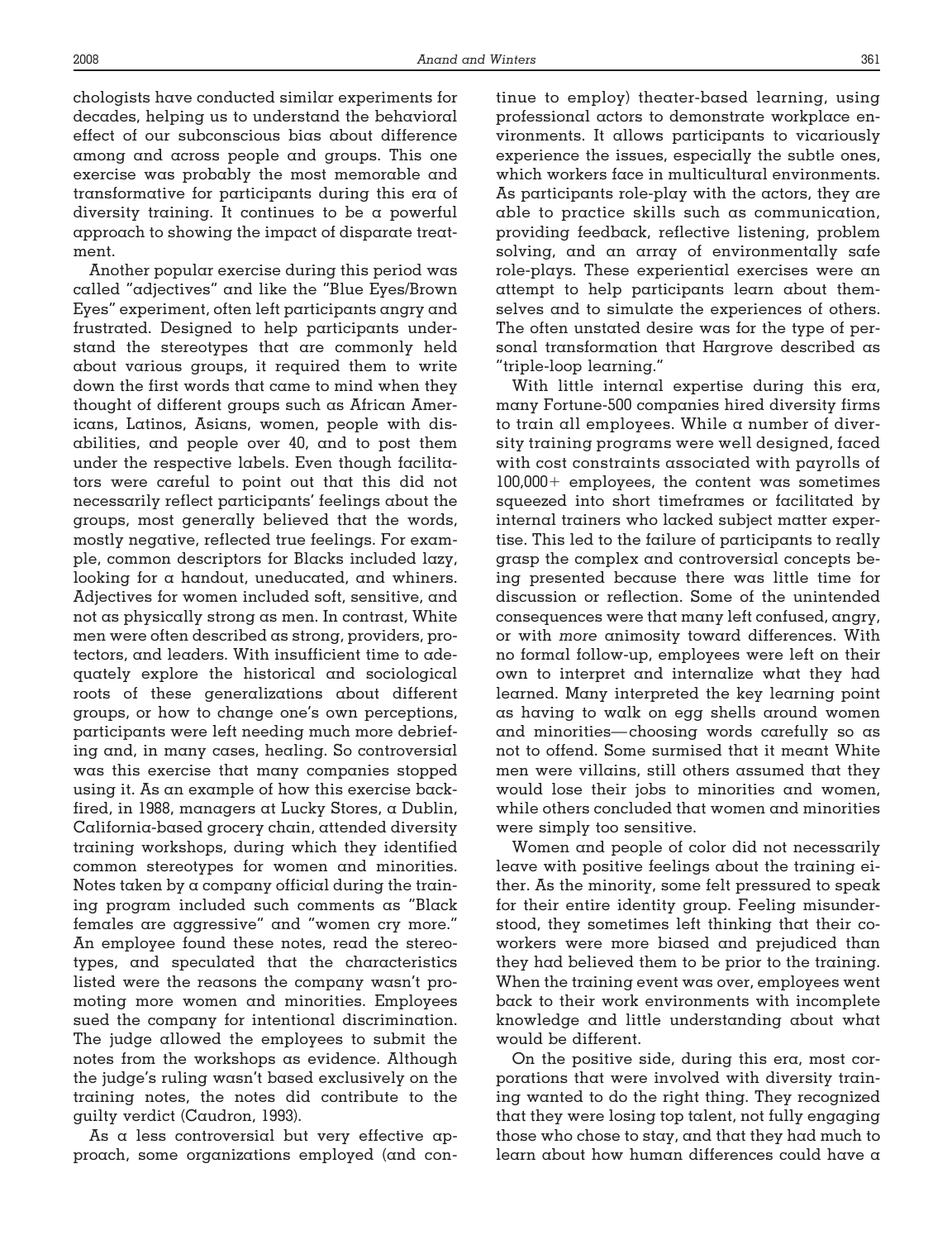profound impact not only in the day-to-day work environment, but also in business outcomes. By the end of the 1990s practitioners were more likely to understand that diversity could not be relegated to a program, but rather that it had to be viewed as an ongoing business process, like quality, and become integrated into the core strategy of the organization, and thus, positioning diversity education as a business driver gained solid footing by 1999.

# **Phase 5. New Millennium Paradigms for Diversity Learning**

#### *Diversity and Inclusion for Business Success*

As outlined above, the motivation for the earliest diversity initiatives of the 1970s was compliance. The major impetus for the diversity initiatives that geared up in the late 1980s and through much of the 1990s was to foster sensitivity and respect for difference, primarily to enhance working relationships. While some organizations continue to view diversity training as tangential to core business issues, many of the programs now considered as best practice by the industry are fueled by the desire to achieve business success, profitability, and growth. Changing employee and customer demographics, increasingly more global business endeavors, and shortages of technically trained workers leading to fierce competition for talent compel America's largest companies to go beyond awareness of difference to developing inclusive organizations and diversity competent leaders. For example, Chevron has been conducting formal diversity training since the late 1980s and it has evolved from being affirmative action-based training to becoming a part of the business value chain to leverage higher performance (C. A. Young, General Manager, Chevron Services Company, July 2, 2007, personal communication).

The term "inclusion" (creating organizational environments that work for everyone), gained popularity in the late 1990s as a necessary extension to the concept of diversity (the types of differences in the workplace). To achieve inclusion, many practitioners advocate for both leaders and individual contributors to become culturally competent. Like other workplace competencies (e.g., leadership), diversity is increasingly being recognized as a needed business skill. While there are a number of definitions of cultural competence, Hewitt Associates offers the following: "A continuous learning process to develop knowledge, appreciation, acceptance and skills to be able to discern cultural patterns in your own and other cultures and be able to effectively incorporate several different world views into problem solving, decision making

and conflict resolution" (from Hewitt proprietary diversity training materials).<sup>1</sup>

Closer to the learning and effectiveness paradigm of Thomas and Ely (1996), the 21st century variety of diversity training is focused on building skills and competencies that enable learners not only to value differences but also to be able to utilize them in making better business decisions. There is consistent agreement among practitioners that ongoing learning is necessary to become diversity competent. Therefore, the type of training curricula that are being developed today by many companies with comprehensive diversity strategies are fundamentally more robust than the initiatives of the previous eras. They include more course offerings (e.g., separate classes on gender, sexual orientation, managing multiple generations, intercultural communication) and various types of learning modalities (e.g., e-learning, learning labs, learning communities, intact work group sessions).

Positioning diversity as a competency has created another major paradigm shift; the assumption is no longer that only certain groups need training (e.g., White men or minorities), but rather that all employees need to be more cross-culturally competent in an increasingly global world. It is just as important for an African American male to learn more about his Chinese coworker or vice versa.

*Positioning diversity as a competency has created another major paradigm shift; the assumption is no longer that only certain groups need training (e.g., White men or minorities), but rather that all employees need to be more crossculturally competent in an increasingly global world.*

The authors believe that some key premises underlying the new paradigms for diversity learning reflect double- and triple-loop learning and include the ideas that:

- Diversity learning should be integrated, ongoing, relevant, applicable, and based on solid needs assessment.
- Diversity is a competency and as such the learning should be based on building blocks that start with elementary concepts and move on to increasingly more difficult material.

<sup>1</sup> From Hewitt Associates LLC propriety materials. © Hewitt Associates 2008. Reprinted with permission.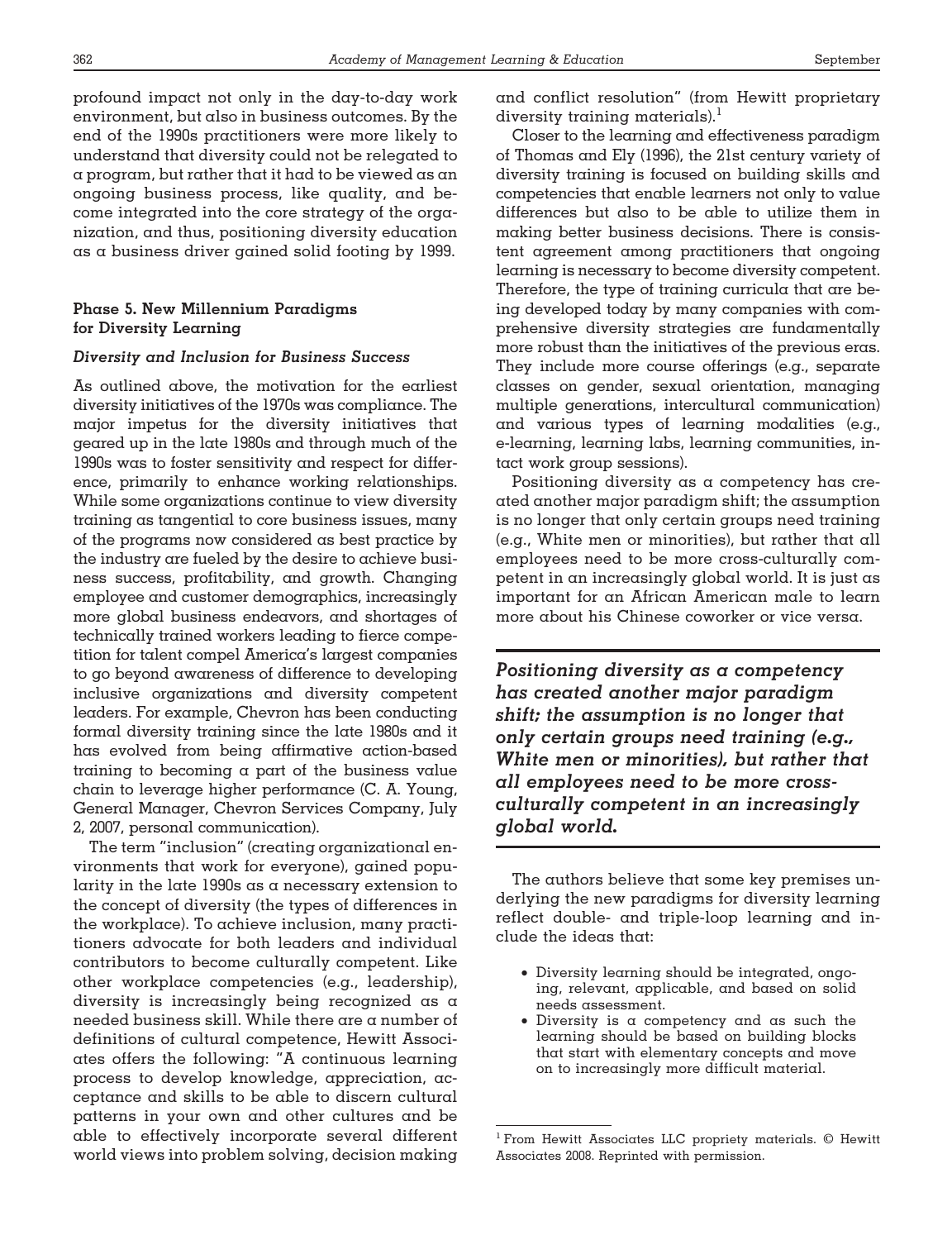- Diversity learning should not just happen in the classroom but rather should be integrated into other business processes and activities.
- Diversity learning is no longer just  $\alpha$  U.S. phenomenon. Many companies are expanding their efforts to include global learning.

For example, a resource tool used by some companies called *Global Diversity and Inclusion Benchmarks* (see Table 2), helps them to assess and measure how effective their activities are in providing comprehensive education to foster inclusion (O'Mara & Richter, 2006). The criteria for assessing diversity training range from 0% to 100%, the latter representing the best practice.

# **CASE STUDIES**

Sodexo, Inc., and Hewitt Associates were selected to serve as case studies because they provide examples of major global organizations in different businesses that have embraced very different, yet equally effective, diversity learning strategies. This section briefly chronicles the history of diversity training at the respective companies and how they leverage the training as a critical component of systemic culture change to contribute to business success.

# **Diversity Learning at Sodexo**

Sodexo is the leading food- and facilities-management services company and one of the largest employers in the United States, with more than 110,000 employees and 16,000 managers. Worldwide, Sodexo Alliance employs 324,000 in 76 countries at 26,700 sites with total revenues of \$14.8 billion, of which \$6.3 billion are generated in North America. Sodexo offers innovative outsourcing solutions in food service, housekeeping, grounds keeping, plant operations and maintenance, asset management, and laundry services to 6,000 corporations, health care, long-term care and retirement centers, schools, college campuses, government and remote sites.

For Sodexo, diversity and inclusion are core el-

**TABLE 2**

#### **Global Diversity and Inclusion Benchmarks Proposed by Julie O'Mara and Alan Richter**

| $0\%$ | There is no formal diversity education.                                                                                                                                                                                                                                                                                                          |
|-------|--------------------------------------------------------------------------------------------------------------------------------------------------------------------------------------------------------------------------------------------------------------------------------------------------------------------------------------------------|
|       | Discussions on diversity are not encouraged.                                                                                                                                                                                                                                                                                                     |
|       | Training and resources on diversity are brief and focused on educating employees on policies and meeting legal                                                                                                                                                                                                                                   |
| 25%   | requirements.                                                                                                                                                                                                                                                                                                                                    |
|       | Persons designing and delivering training do not have specific expertise in diversity.                                                                                                                                                                                                                                                           |
|       | A small diversity resource library and some tools are available to managers.                                                                                                                                                                                                                                                                     |
| 50%   | Both diversity and intercultural training are provided, but they are treated separately and as stand-alone<br>courses rather than being integrated with other courses.                                                                                                                                                                           |
|       | Programs address difficult and sometimes uncomfortable issues of stereotypes, bias, and "isms," and include<br>skill development.                                                                                                                                                                                                                |
|       | Diversity experts or training professionals design and/or conduct the training; line managers and employees are<br>trained to help conduct or cofacilitate some sessions.                                                                                                                                                                        |
|       | Instructor guides or toolkits are provided to supervisors and managers with the expectation that they conduct<br>training as part of team meetings.                                                                                                                                                                                              |
|       | The organization's diversity website, resource library of books, articles, videos/DVDs, e-learning, and other tools<br>are used to educate employees and managers.                                                                                                                                                                               |
| 75%   | The organization provides diversity training that focuses on knowledge about diversity, specific diversity<br>dimensions, caring and compassion for others to employees at all levels and takes action to achieve the<br>diversity vision; this training has been designed using proven instructional techniques.                                |
|       | Employees in organizational functions critical to diversity management, such as human resources and customer<br>service, receive additional diversity training.                                                                                                                                                                                  |
|       | Diversity is included in other organizational training, such as supervisory training; diverse examples and<br>techniques are used in training on any topic.                                                                                                                                                                                      |
|       | Senior managers visibly endorse and voluntarily attend diversity training.                                                                                                                                                                                                                                                                       |
|       | Diversity professionals, managers, and employees help design, conduct, and reinforce the learning from training.<br>The organization's diversity learning strategy addresses a broad spectrum of diversity dimensions and issues to<br>meet the organization's mission, vision, goals, and performance management system. It includes a learning |
| 100%  | reinforcement strategy.                                                                                                                                                                                                                                                                                                                          |
|       | Diversity training, including intercultural training, is integrated into the organization's general educational<br>curriculum.                                                                                                                                                                                                                   |
|       | Employees at all levels attend ongoing diversity training, including training for specific roles and<br>responsibilities (e.g., customer service).                                                                                                                                                                                               |
|       | Diversity education resources, including an extensive up-to-date library, are varied and fully supported by the<br>organization.                                                                                                                                                                                                                 |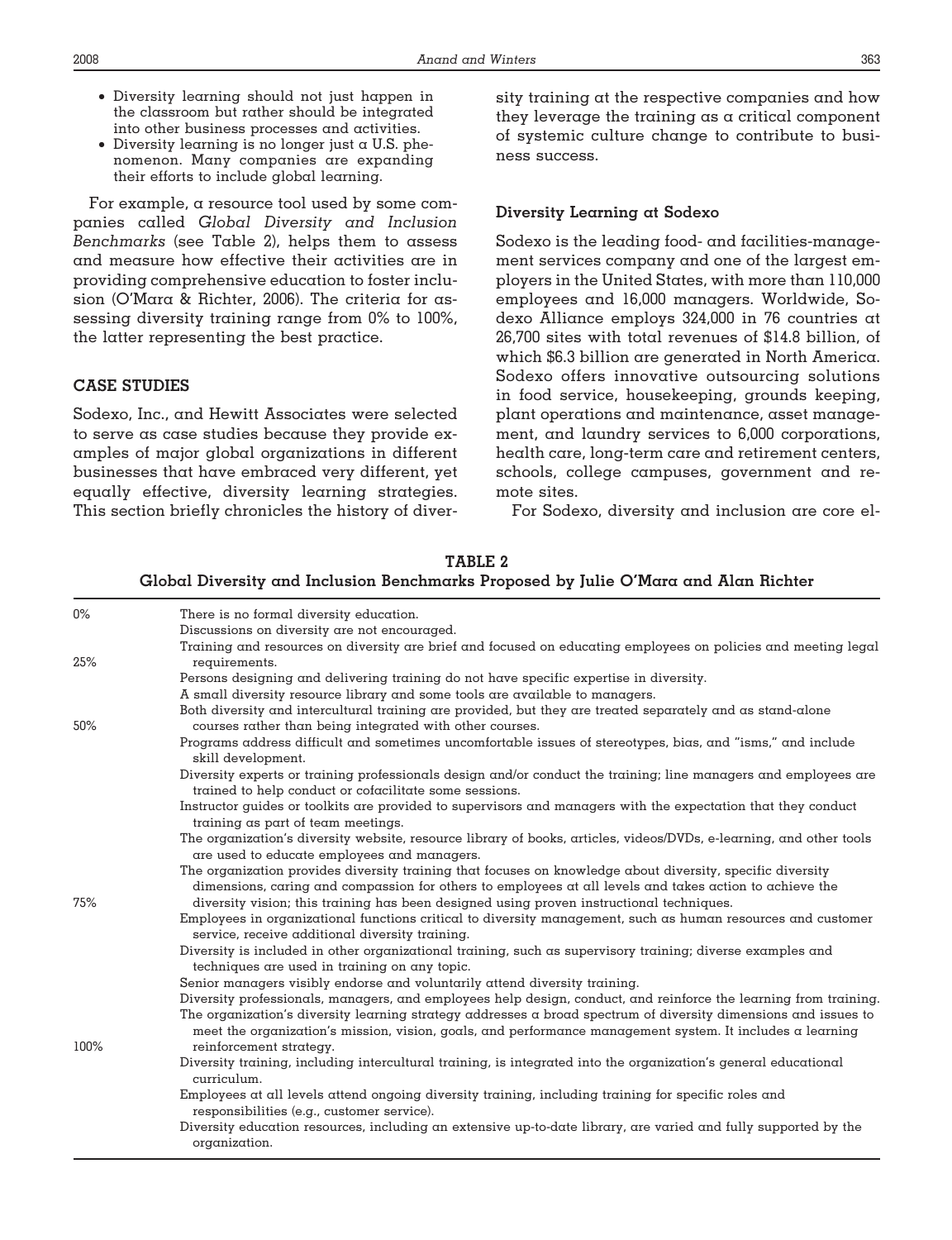ements of their business strategy. They are highlighted as one of its six strategic imperatives. Recognizing that training by itself cannot change the culture of an organization, Sodexo has taken a systemic approach to ensuring that diversity and inclusion are embedded in its culture in all 6,000 geographic locations. Addressing diversity and inclusion systemically involves a top down and bottom up strategy, which includes senior level commitment, robust metrics and accountability through an incentive compensation link, grass roots engagement through their employee affinity groups, and incorporating diversity and inclusion in all business and HR practices and policies.

Sodexo has explicitly linked diversity competencies to profitable business growth. It has set growth targets both domestically and internationally and determined that diversity learning is a business imperative needed to grow in the marketplace.

Sodexo proprietary materials<sup>2</sup> state that the philosophical beliefs underlying diversity learning as a business imperative include:

- Transforming Sodexo into a learning organization that engages employees at all levels in continuous understanding and application of diversity-related knowledge, awareness, and skills;
- Clarifying what is expected of managers regarding diversity and inclusion;
- Measuring and establishing accountability for learning and application; and
- Building diversity competency internally at all levels.

Anand (2005) reports that the diversity competencies at Sodexo include:

- Understanding and internalizing the business case for diversity and inclusion;
- Being aware of the diversity "angles" of every business challenge;
- Creating and maintaining a diverse and inclusive environment by developing management practices that drive hiring and promotion and foster the retention of talent;
- Building self-awareness and awareness of others' diversity dimensions and knowing how to leverage diversity as a competitive advantage;
- Managing an increasingly diverse workforce by developing and leveraging the talents of all employees and channeling their efforts toward achieving Sodexo's business goals and objectives;
- Engaging in culturally competent relationship management and customer service to secure and retain diverse clients and customers; and

• Partnering effectively with women and minority businesses to deliver culturally competent food and facility management services.

Conducting comprehensive diversity training since 2003, Sodexo integrates diversity learning into every aspect of its business. While still very important, it separates EEO and compliance training from diversity education. Approximately 15,000 employees have taken affirmative action and EEO training, and every 3 years they are required to take a refresher course. Front-line employees take a shorter version of the training.

Not surprisingly, diversity learning at Sodexo started with gaining buy-in from its senior leadership (see Figure 1). Sodexo's executive team engaged in learning about the business case for diversity and inclusion and being accountable for its diversity and inclusion change agenda. The senior executives' learning program is ongoing, with quarterly classroom experiences that are reinforced with supplemental learning through community engagement, sponsoring an affinity group as well as dialogues with the affinity groups, and mentoring diverse employees (Anand, 2005).

Paralleling the executive team's diversity learning strategy, all managers engage in continuous learning based on building blocks that provide various depths of instruction. Over the past several years, the available training has progressed from awareness to skill building, which continues today. Every manager takes a class called Spirit of Diversity (8 hours) as an introduction to Sodexo's diversity and inclusion commitment. Next, there is a portfolio of educational opportunities based on building blocks, including learning labs that are designed to continue to raise awareness and build skills around particular diversity dimensions. Each lab is 3 to 4 hours in duration and topics include cross-cultural communication, sexual orientation in the workplace, generations in the workplace, micro-inequities, and gender in the workplace. These are facilitated by a cadre of internal trainers, who undergo a train-the-trainer experience that includes self-awareness as well as skills to facilitate the content. Finally, diversity content is incorporated into all offerings through Sodexo University.

Also integral to Sodexo's strategy is the development of customized learning solutions for different functions. For example, a cross-cultural communication learning program was developed for recruiters, and "Selling to a Diverse Client Base" is offered to the sales force. Additionally, the diversity learning and development team responds to requests from internal clients to develop learning solutions for intact work teams to address their

<sup>2</sup> From Sodexo proprietary materials. © Sodexo, Inc., 2008. Reprinted with permission.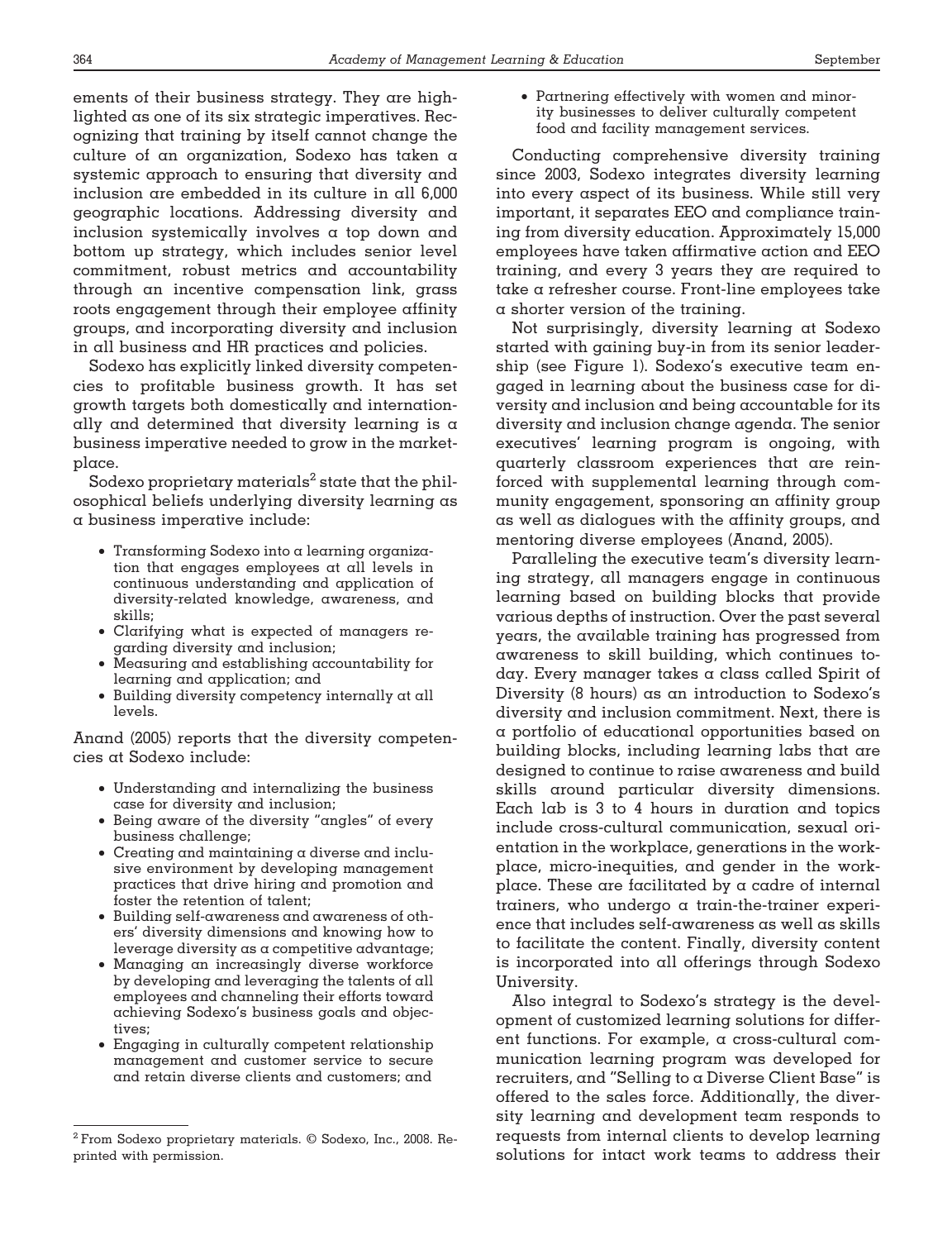

#### **FIGURE 1**

**Sodexo's Programmatic Development of Diversity Training Opportunities. From Sodexo Proprietary Materials. © 2008 by Sodexo. Reproduced with permission.**

specific needs in creating an inclusive culture, such as managing conflict across diversity. Training has been offered to leaders to support their issues and concerns and to leverage them as "full diversity partners" based on concepts developed by Bill Proudman. In 1996, Proudman "pioneered a white male only diversity workshop in response to seeing white male leaders and executives continually leave diversity change efforts solely to women and people of color" (Diversity Central, 2008). His firm, White Men as Full Diversity Partners, assists companies and organizations with creating new paradigms of diversity partnerships that include White men.

Outside the traditional classroom venue, Sodexo conducts diversity education at every senior leadership team meeting. Sodexo believes that its diversity training is making a positive difference. For example, its mentoring program, a component of the diversity initiative, has led to improved productivity, engagement, and retention of women and people of color. In a recent study conducted to assess the effectiveness of the program, there was an approximate return on investment (ROI) of \$19 for every dollar spent. In addition to the internal gains, Sodexo's leadership in diversity and inclusion has generated new business opportunities and contributed to retention of clients. Several new business contracts were awarded to Sodexo, in part, because of their leadership in diversity and inclusion.

# **Hewitt Associates Measures Cultural Competency Among Leaders**

Hewitt Associates is a \$3 billion (annual revenues) consulting and human resources outsourcing firm with over 25,000 employees. Unlike many companies that start their diversity initiatives with  $\alpha$ massive training effort only to learn afterward that the organizational culture was not ready to address such complex issues, Hewitt took 2 years to lay a strong foundation of understanding, gain buy-in, and align its senior leaders around the business case for diversity at Hewitt.

After the 2 years of readying the organization, its first foray into training placed senior leaders in sessions with rank-and-file employees using theater-based education, where they learned how different the Hewitt experience could be for asso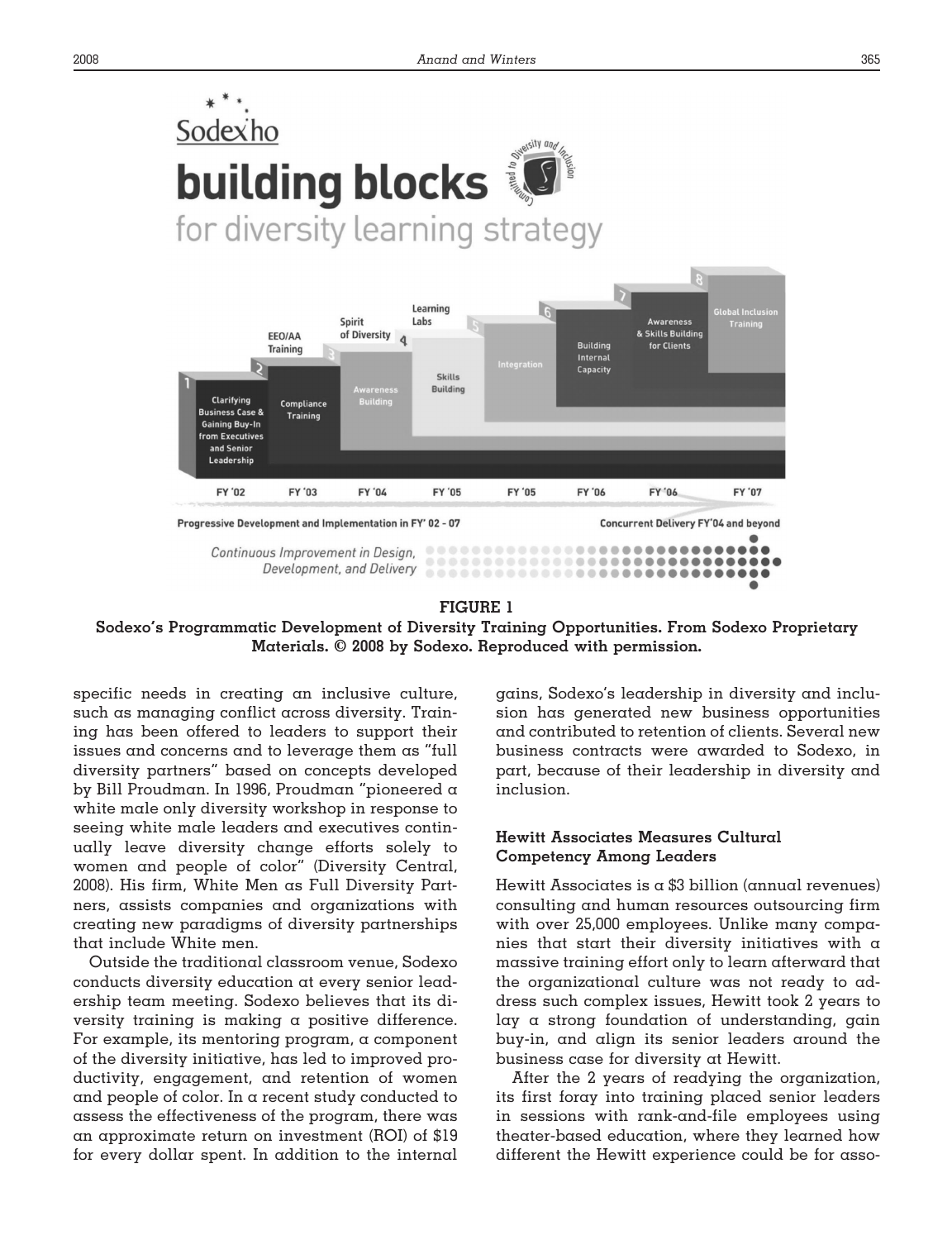ciates from different backgrounds. After this experience, the CEO made a commitment to create an inclusive culture. He agreed that his senior leaders needed to be more culturally competent and decided they would initially undergo a self-assessment using a tool called the Intercultural Development Inventory (IDI). The IDI was developed by Mitch Hammer and Milton Bennett and measures respondent's intercultural sensitivity along a continuum from ethnocentric to ethnorelative (Bennett & Hammer, 1998). It is summarized in Figure 2.

Similar to most people who complete the IDI, the majority of Hewitt leaders fell into the "minimization" category, a worldview that "people are basically alike and any differences we might have are inconsequential" (Bennett & Hammer, 1998). With the goal of moving leaders from "minimization" to "acceptance," which involves the ability to discern cultural patterns in one's own and other cultures, the learning for leaders was devised into a yearlong experience called Cross-Cultural Learning Partners, which paired a senior leader in the company with an associate (usually lower ranking) different from him- or herself in some way (20 pairs). The partners received a lesson monthly and spent 2 hours per month completing an assignment that included reading, watching movies, reflecting with their partner, and assessing applicability to workplace situations. Each lesson provided an indepth coverage of some aspect of diversity and inclusion. It was an effective experiential approach that helped the leaders understand how different worldviews can be. At the end of the yearlong experience, the IDI was readministered, and as a group, the leaders moved from minimization to acceptance, which provided Hewitt with quantitative evidence that the learning was effective (Hewitt proprietary data). $3$ 

# **CURRENT ISSUES**

Diversity training still faces  $\alpha$  number of issues as it evolves as an important component of many companies' overall human resource and business strategies. Key issues include the absence of effective measurement tools, gaining clarity on desired

<sup>3</sup> From Hewitt Associates LLC propriety materials. © Hewitt Associates 2008. Reprinted with permission.



# **FIGURE 2**

**Overview of the Stages of Intercultural Sensitivity Identified by the Developmental Model of Intercultural Sensitivity. From "The Developmental Model of Intercultural Sensitivity," by M. Bennett and M. Hammer, 1998. Retrieved from** *http://www.intercultural.org/pdf/dmis.pdf***. © 1998 by M. Bennett and M. Hammer. Adapted with permission.**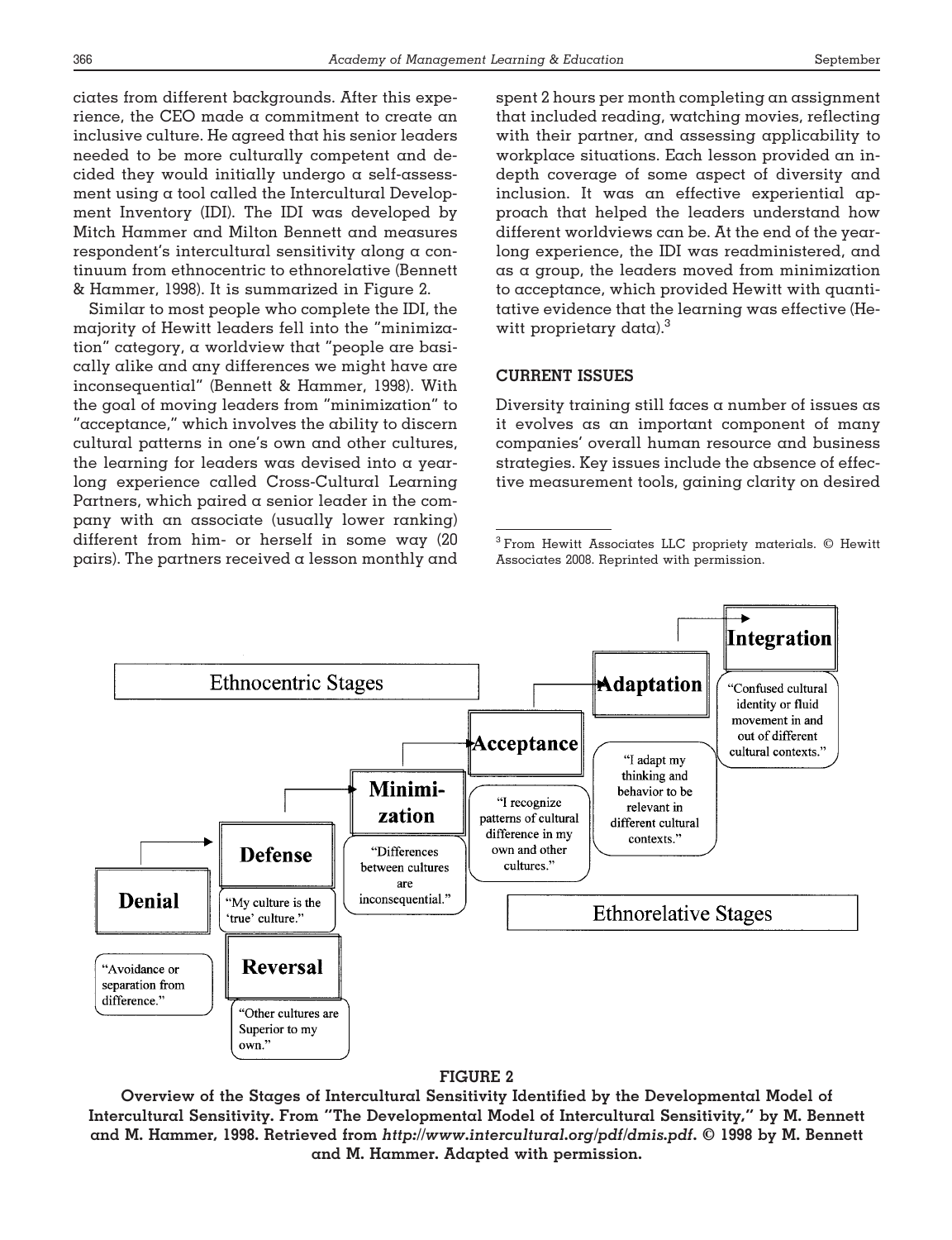outcomes, and assessing the suitability and effectiveness of technology-driven methods.

## **Measuring the Effectiveness of Diversity Training**

A number of studies from academicians have questioned the value of diversity training. For example, Kalev, Dobbin, and Kelly (2006) found that diversity training actually led to a decrease in representation of African American women in managerial ranks. These researchers analyzed corporate data from 708 companies dating back to the 1970s and measured progress based on racial composition of the managers group. The negative effect of diversity training was obtained after the researchers controlled many other factors, such as existence of a diversity staff, an affirmative action plan, and a formal mentoring program. These results are limited in at least two ways. First, most training in the 1970s was strictly compliance based and was very different from today's variety that links learning to business outcomes. It is possible that current approaches have a positive effect that was not apparent because it was overwhelmed by the negative effects of previous approaches. Second, the criterion was limited to representation of minorities in managerial ranks. Although this is very important, other outcomes such as retention and employee engagement are also important and were not included.

Research reported by practitioner-oriented groups and by companies tends to be more positive. For example, *DiversityInc* compared the results from 12 companies that it deemed to have the best diversity training programs (e.g., met criteria such as being mandatory, held frequently for at least one day, tied to business strategy, and having CEO commitment) with companies that did not measure up and found a correlation between the exemplary companies and retention of people of color (but not retention of women; Frankel, 2007).

Although it is difficult for companies to ascertain direct effects of training, they are increasing the sophistication of their research techniques. A sizable number of companies now include questions on their employee engagement surveys and track changes over time. Citigroup for example, has conducted diversity training (separate from compliance training) since the mid-nineties, and starting in 2003, it included a diversity index on its employee opinion survey (A. Durante McCarthy, director of Global Workforce Diversity & College Relations, Citigroup, Inc., personal communication, July 16, 2007). The index measures the extent to which employees feel included as well as their perceptions about the level of senior management

commitment to diversity. The responses to the diversity questions on the survey have improved more than other topics on the survey, which Citigroup attributes, in part, to their ongoing training commitment.

Likewise, Deloitte reported that it also uses the employee engagement survey as one means of measuring the effectiveness of their diversity and inclusion training. There are 13 questions representing support for diversity, and these consistently rate as one of the highest ranking indices on the survey (R. Anderson, former chief diversity officer, Deloitte, personal communication, July 17, 2007).

IBM uses the employee engagement survey method as a measure of training effectiveness as well. In addition, it measures changes in behavior attributed to training interventions. As an example, a training session was developed to change mind-sets of men who thought it risky to put women in leadership positions. It significantly increased the number of women going into executive roles (R. Glover, VP Global Workforce Diversity, IBM Corporation, personal communication July 10, 2007).

Even though there is a prevailing belief among many practitioners that diversity training is valuable, the reality is that many questions remain about its effectiveness, and there is a dearth of accurate tools that make explicit connections to changes in behaviors and attitudes. But there are opportunities for practitioners and academicians to come together to develop such tools.

# **Gaining Clarity on the Desired Outcomes of Diversity Training**

To assess its effectiveness, there must be  $\alpha$  clear understanding of what diversity training is intended to achieve. The Kalev et al. (2006) research mentioned above found a negative effect of diversity training on representation of African American women in managerial positions, but is increased representation an explicit goal of diversity training? Perhaps implicitly, diversity training influences the hiring and promotion decisions that managers make as a result of heightened awareness and changed attitudes. However, objectives are typically stated in more concrete and immediate terms. Michael Wheeler reported, "too often the overall objectives of the program are not clearly articulated," leading to the failure of a number of diversity training programs (Wheeler, 1994). There are often both micro- and macro-level objectives, the former being focused on imparting knowledge or changing behavior, and the later encompassing issues such as culture change, greater retention,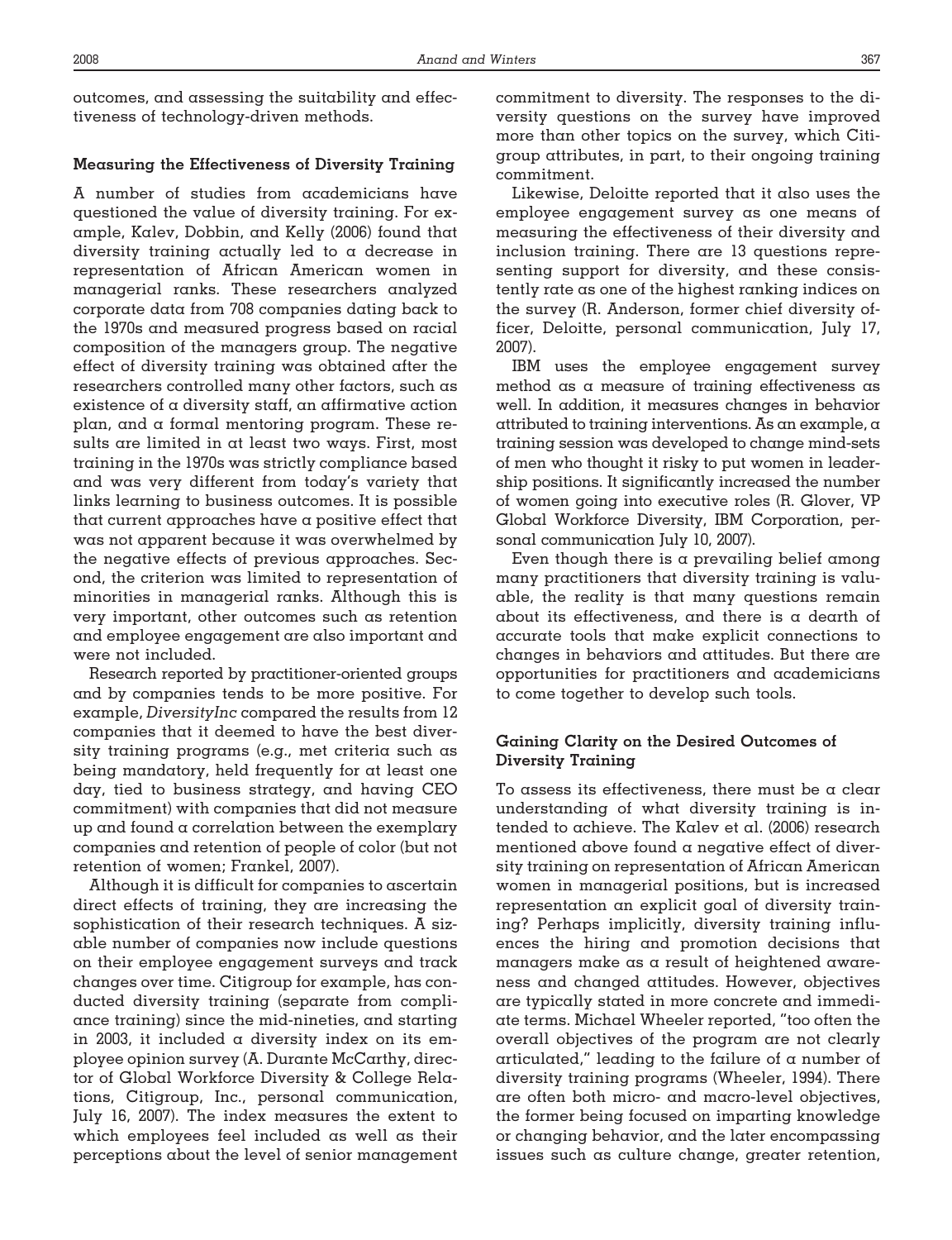and improved productivity. The stated objectives for Hewitt's "Power of World View Training" (Hewitt proprietary data) are:

- To better understand ourselves and how our own worldview shapes our beliefs and behaviors;
- To better understand the worldviews of others; and
- To begin to understand how to work effectively across cultures to enhance the work we do.4

The full-day "Spirit of Diversity" course at Sodexo strives to: (1) heighten awareness; (2) build skills; and (3) clarify the expectations and responsibilities of managers to create and maintain a diverse and inclusive workplace (Anand, 2005).

But how do the stated objectives of diversity training connect with the desired longer term outcomes? As discussed earlier, the unstated goals often include changes in mind-sets, which imply altered beliefs and values. Some are optimistic enough to think that diversity training will lead to epiphanies ("triple loop") and when they don't happen wonder why employees don't "get it." Is it realistic to achieve these higher levels of transformation from diversity training or is diversity training just one input among a number of experiences that are required to change one's way of thinking and being? Should diversity training attempt to address this level of change?

Much more discussion is warranted to clarify what practitioners really expect diversity training to accomplish. With greater clarity, it will be easier to establish the appropriate measures.

# **Technology-Driven Methods**

Many more companies are turning to e-learning solutions for diversity training. IBM has developed a number of offerings, including topics ranging from generations in the workplace to people with disabilities. As one measure of effectiveness, they track the number of people who have accessed the websites. They have also built in follow up to determine how much of the material is being retained (Glover, personal communication, 2007).

Webinars have gained popularity, as they allow  $real-time$  interaction among participants in a distance-learning mode. It is cost effective to train people from around the globe using this methodology.

Critics of e-learning solutions point to the fact that the format doesn't allow for conducting group

experiential exercises, and some companies are therefore combining e-learning with classroom training. For example, Hewitt developed a 1-hour e-learning program as a prerequisite to its in-class course. The e-learning class focuses on the business case for Hewitt with facts and statistics and case studies relevant to the business.

Sodexo recently developed some specialized training for their affinity groups and has incorporated both classroom and e-learning methods.

And, as the technology of Web 2.0 becomes more sophisticated, the ability to conduct experiential training "on-line" becomes more feasible. The FutureWork Institute is using SecondLife technology to simulate diversity experiences. SecondLife is an immersive, 3-dimensional social interaction environment, which allows "residents" to own space in the virtual world, develop Avatars (one's persona in the virtual world), and experience different worlds and cultures (M. Regan, president, Future Work Institute, personal communication July 17, 2007).

The issue of evaluating the effectiveness of the training is just as much a challenge for e-learning solutions as it is for non-electronic training. Another challenge for e-learning solutions is presenting complex, sometimes controversial material in a format that typically limits interaction and discussion.

# **THE FUTURE OF DIVERSITY EDUCATION: INTEGRATION, GOING BROADER AND DEEPER**

#### **Integration**

Integrating diversity and inclusion principles into the core fabric of the business strategy is a key distinction from previous diversity efforts. Even though Roosevelt Thomas made the business connection as early as 1990, it took most of the decade for companies to really understand what it meant to attempt to integrate diversity into the business strategy and then to actually execute it. Many more companies, even today, avow diversity as a core business strategy, but in reality have not yet fully implemented a process for actualizing this goal.

There are increasing visual markers that indicate more companies are moving in the direction of elevating diversity as a core business strategy, which include the proliferation of the chief diversity officer positions and the increase in the number who report to the C-Suite. According to the *New York Times* Survey referenced above, 42% of chief diversity officers report to the C-Suite, and 67% said that one of their major responsibilities is link-

<sup>4</sup> From Hewitt Associates LLC propriety materials. © Hewitt Associates 2008. Reprinted with permission.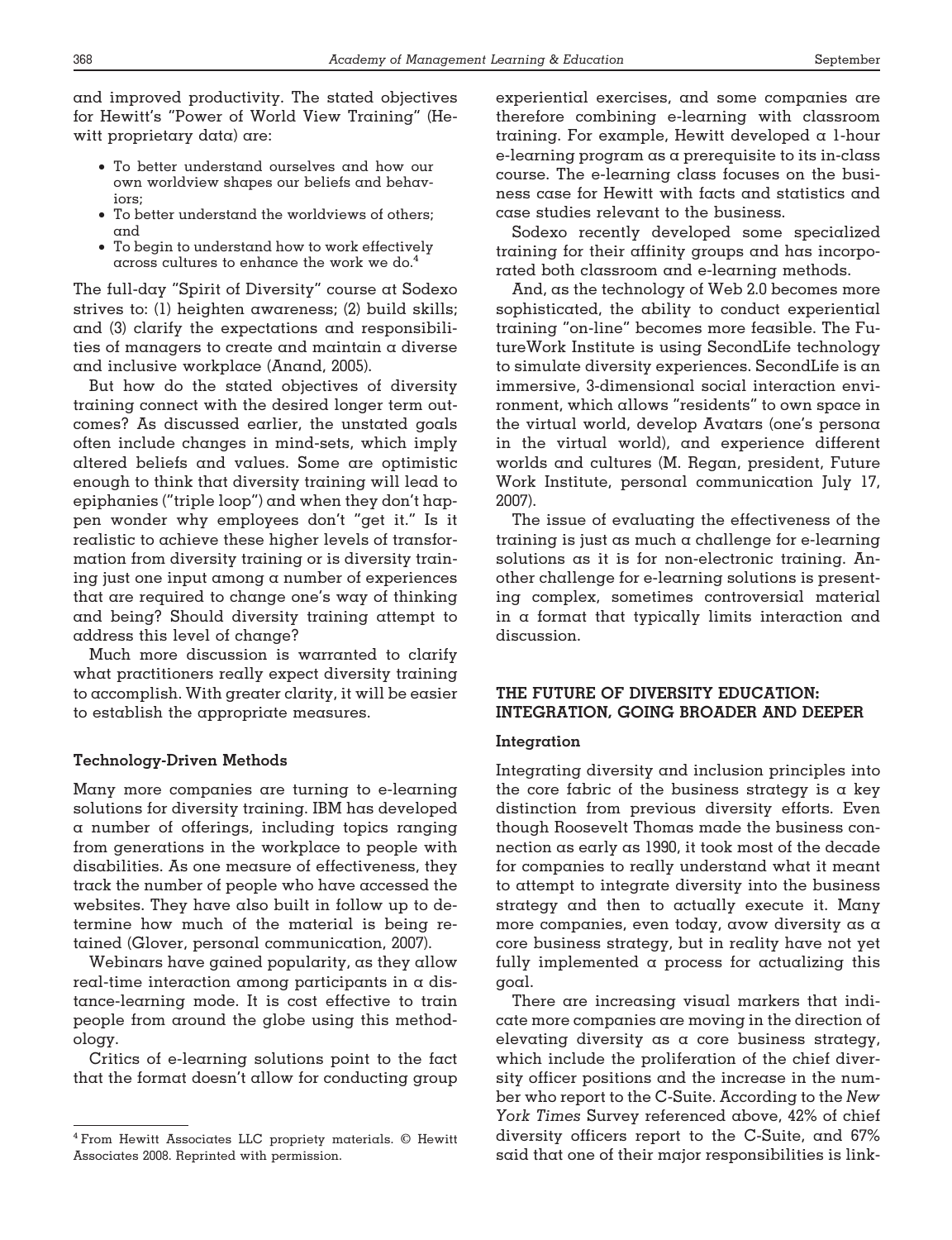ing diversity strategy with the company's overall business strategy (*The New York Times*, 2007). More and more companies are integrating diversity content into other courses, such as leadership development, sales training, and conflict resolution.

As mentioned above, diversity and inclusion are completely integrated into both Sodexo's and Hewitt's overall business strategies, as shown in Figures 3 and 4. Both companies link their strategy to the corporate vision; for Hewitt, "Making the world a better place to work" and for Sodexo, "Improving the quality of daily life." Both connect diversity and inclusion to their stakeholders.

# **Going Broader**

Corporations are beginning to explore global diversity issues. Based on interviews with representatives from Chevron, IBM, Sodexo, Citigroup, Campbell Soup, and Merck, they are starting to conduct training globally (Personal communication with C. A. Young, Chevron; R. Glover, IBM, G. Houston, Campbell Soup Company, D. Dagit, Merck & Company, July 2007). Some companies such as Hewitt have already incorporated domestic diversity content with global issues in their training, adapting the content from country to country. Each firm tailors the training to meet the needs of the specific geographic region. For example, Merck has gender-based training in Japan and a program focusing on people with disabilities in Spain. Chevron's office of diversity works with operating units worldwide to show them how diversity is aligned with the overall business strategy. Campbell Soup uses a tool to assess global leadership styles based on cultural differences (e.g., How Australian leadership styles might differ from U.S. ones).

The term "diversity" is not well accepted or understood outside the United States and often meets resistance, as it is deemed  $\alpha$  U.S. export. Given that U.S. companies were the first to appoint chief diversity officers (CDO), most CDOs recognize there is  $\alpha$  risk of putting  $\alpha$  U.S. lens on global issues and not fully understanding the complexity or the vastness of these multifaceted concerns. For example, concepts such as castes, tribes, and other cultural and socioeconomic systems that also include education, religion, language, and ability, increase exponentially in complexity in a global context. Currently many people charged with developing diversity training reside in the United States and may lack a depth of global acumen. In the near future, we will likely see an increasing trend of more individuals with strong global expertise assigned to diversity and inclusion responsibilities and many more CEO counterparts outside the United States.

#### **Going Deeper**

Initial diversity training typically packed many topics into one course, yet was only able to address



**Hewitt's Integrated Diversity Strategy: The Stakeholder Value Chain. From Hewitt Proprietary Materials. Hewitt 2008. Reprinted with permission.**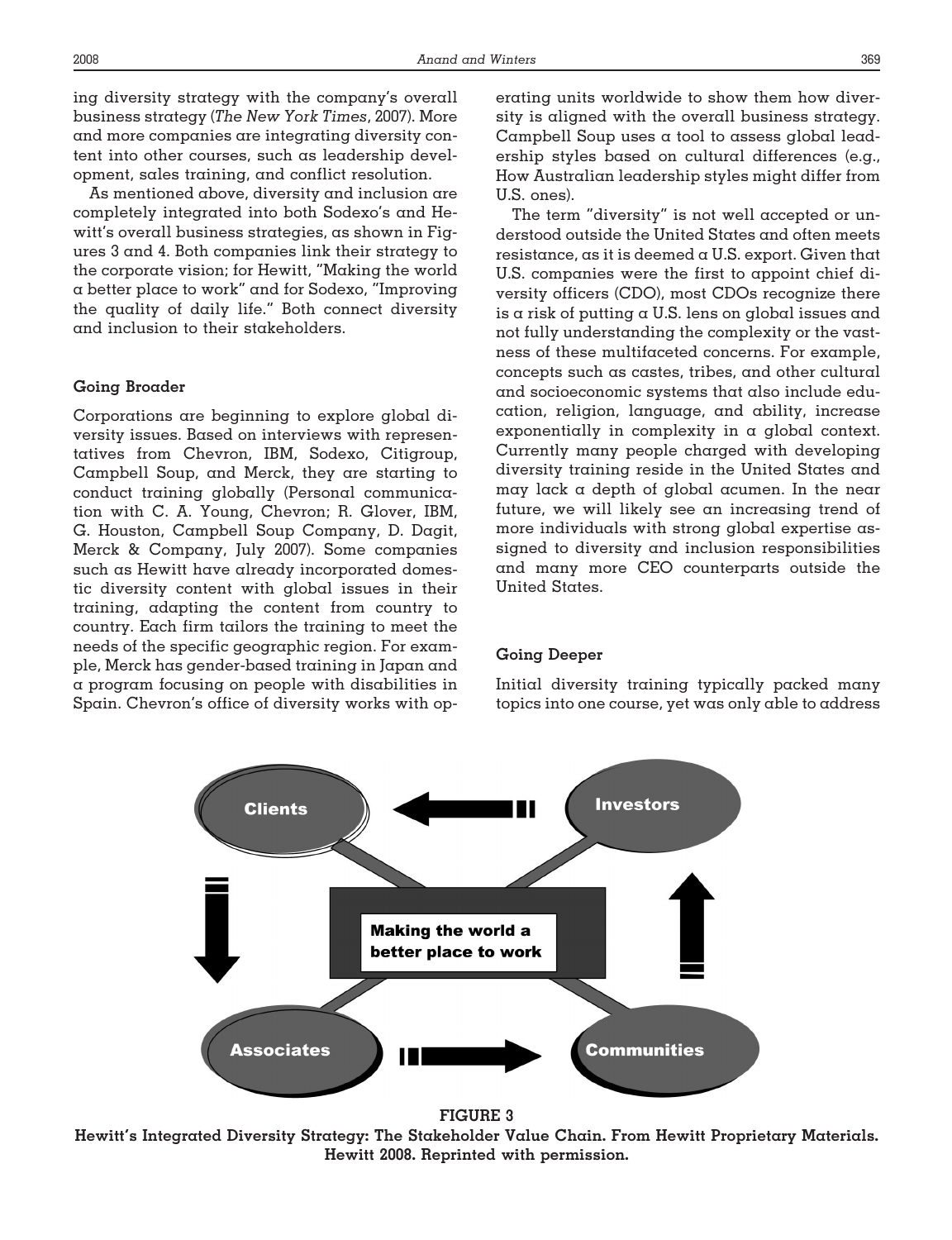

**Sodexo's Integrated Diversity Strategy. From Sodexo Proprietary Materials. © 2008 by Sodexo. Reproduced with permission.**

each topic in a cursory way. In an effort to build skills and competencies, more companies are now separating the topics into individual courses to allow more in-depth learning and practice. As in Sodexo, topics such as gender, people with disabilities, sexual orientation, race, "White men as full diversity partners," selling to a multicultural environment, work–life issues, and generational differences, may be part of a suite of courses. Some firms also use a matriculation model, requiring prerequisites before moving on to more difficult material. Companies that are leaders in diversity and inclusion are also developing different learning strategies for the various levels in their organization, such as executives, midmanagement, and functional groups. Furthermore, some organizations, like Sodexo and Chevron, customize topics for intact work teams, recognizing that the one-size-fitsall approach cannot yield the desired outcomes.

Whereas early diversity training did not explicitly seek changes in behaviors but rather was designed to raise awareness, today it is very clear that the expected outcome is demonstrated behavioral competencies in diversity and inclusion.

To effectively go deeper, many companies realize that they have to dedicate resources to diversity learning. To insure content expertise many "best in class" companies now have diversity learning as a part of the diversity and inclusion function or a strong dotted line from the training organization to the diversity office. These functions also provide internal content consulting to ensure that diversity and inclusion are integrated, wherever possible, into all training offerings.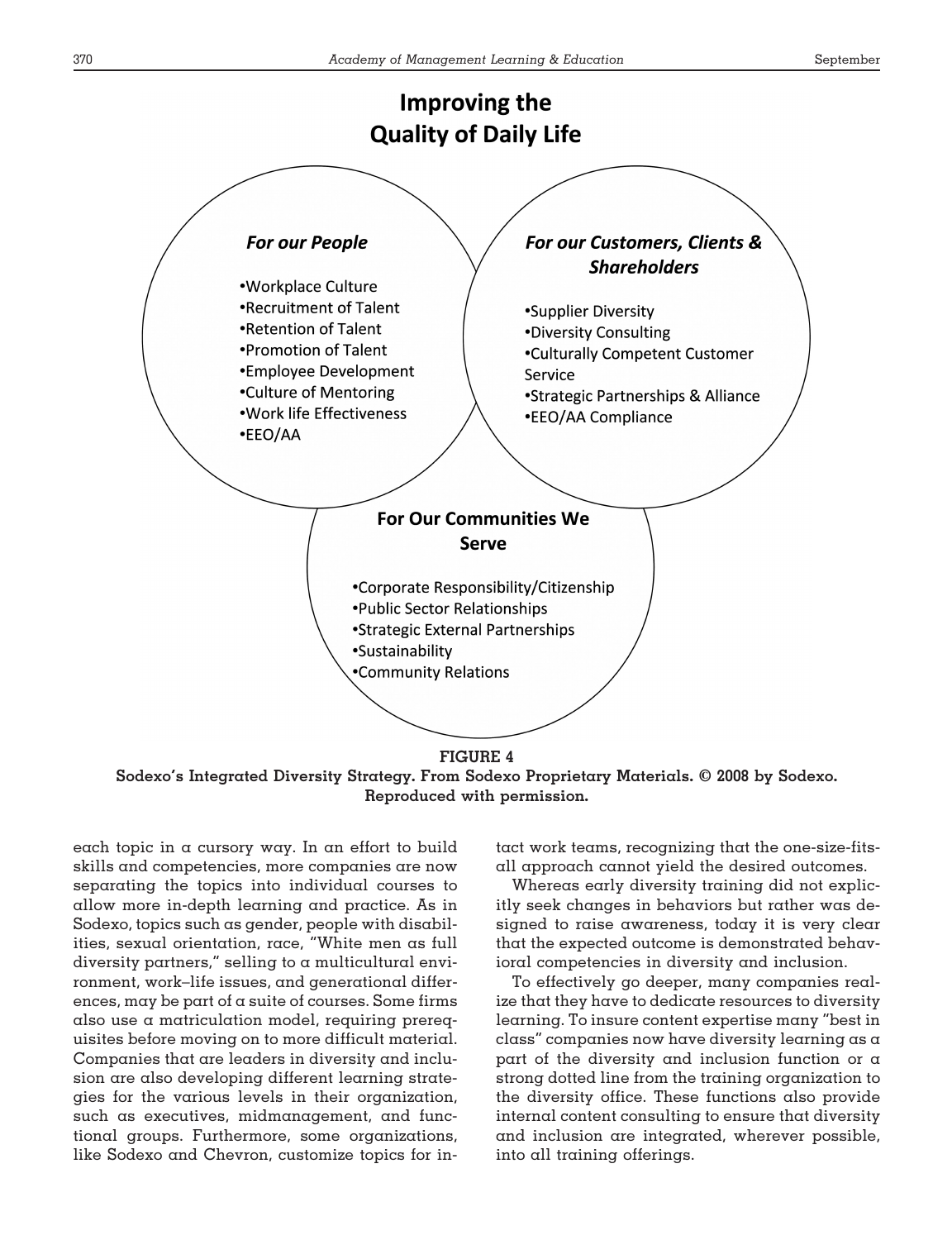# **SUMMARY**

Diversity and inclusion training has survived a range of critiques that have developed over time and at each phase of this nascent field as the different philosophies and approaches emerged. Some early training was ill-conceived, as companies hurriedly tried to put something together in response to court orders or public pressures, and the adage that bad news travels faster than good is apropos.

However what does seem to be clear from this retrospective is that the companies willing to experience trials and errors in the name of continuous improvement have emerged today on solid footing, with effective curricula that make  $\alpha$  distinct link to business outcomes. Although conclusive data on the effectiveness of modern day diversity training is still lacking and very much needed, many major corporations believe that such training is an essential component to the success of their human resource strategies as well as to their overall business outcomes.

# **REFERENCES**

- Anand, R. 2005. Sodexho's building blocks for success. *Profiles in Diversity Journal*, 7(1): 27–34.
- Argyris, C., & Schön, D. A. 1974. *Theory in practice: Increasing professional effectiveness*. San Francisco: Jossey-Bass.
- Bandura, A. 1994. Self-efficacy. In V. S. Ramachaudran (Ed.), *Encyclopedia of human behavior*, Vol. 4: 71– 81. New York: Academic Press.
- Bennett, M., & Hammer, M. 1998. The Developmental Model of Intercultural Sensitivity. Retrieved from *http://www. intercultural.org/pdf/dmis.pdf*.
- Bennett-Alexander, D. D. 1990. The state of affirmative action in employment: A post-Stotts retrospective. *American Business Law Journal*, 27: 565–597.
- Caudron, S. 1993. Employees use diversity-training exercise against Lucky Stores in intentional-discrimination suit. *Personnel Journal*, 72(4): 52.
- Diversity Central. 2008. Consultant profile: White men as full diversity partners. Downloaded from *http://www.diversitycentral. com/jobs\_contracts/consultant\_profiles/wmfdp.html* on June 25, 2008.
- Equal Employment Opportunity Commission. 2008. Downloaded from *http://www.eeoc.gov/abouteeoc/35th/1970s/ focusing.html on June 25*, 2008.
- Fernandez, J. P. 1981. *Racism and sexism in corporate life*. Lexington, MA: Lexington Books.
- Frankel, B. 2007. Diversity training: Why you need it, how to do it right. *DiversityInc*, Vol. 6: 45– 46.
- Friedman, J. J., & DiTomaso, N. 1996. Myths about diversity: What managers need to know about changes in the U.S. labor force. *California Management Review*, 38(4): 54 –77.
- Hansen, F. 2003. Diversity's business case: Doesn't add up. *Workforce*, 82(4): 28 –32.
- Hargrove, R. 1995. *Masterful coaching: Extraordinary results by impacting people and the way they think and work together*. San Francisco: Jossey-Bass Pfeffer.
- IBM. 2007. *Corporate Responsibility Report*. Downloaded at http://www.ibm.com/ibm/responsibility/2007\_report.shtml.
- Ivancevich, J. M., & Gilbert, J. A. 2000. Diversity management: Time for a new approach. *Public Personnel Management*, 29(1): 75–92.
- Jamison, K. 1978. Affirmative Action program: Springboard for a total organizational change effort. *OD Practitioner*, 10(4):  $1 - 6.$
- Johnston, W. B., & Packer, A. E. 1987. *Workforce 2000: Work and workers for the 21st century*. Indianapolis, IN: Hudson Institute.
- Judy, R. W., & D'Amico, C. 1997. *Workforce 2020: Work and workers in the 21st century*. Indianapolis, IN: Hudson Institute.
- Kalev, A., & Dobbin, F. 2006. Enforcement of civil rights law in private workplaces: The effects of compliance reviews and lawsuits over time. *Law & Social Inquiry*, 31(4): 855–903.
- Kalev, A., Dobbin, F., & Kelly, E. 2006. Best practices or best guesses? Assessing the efficacy of corporate affirmative action and diversity policies. *American Sociological Review*, 71(4): 589-617.
- Loden, M., & Rosener, J. B. 1991. *Workforce America! Managing employee diversity as a vital resource*. Homewood, IL: Business One Irwin.
- Olson, L. 1993. Howard's third movement. *Education Week*, 13(14): 18 –21, 23.
- O'Mara, J., & Richter, A. 2006. *Global diversity and inclusion benchmarks*. New York: QUD Consulting. Downloaded at http://www. qedconsulting.com/files/GDIBenchmarksOct06.pdf.
- Society for Human Resource Management. 2008. *2007 state of workplace diversity management*. Alexandria, VA: Society for Human Resource Management.
- *The New York Times*. 2007. *Looking around the corner: The view from the front line*. New York: The New York Times Company.
- Thomas, D. A., & Ely, R. J. 1996. Making differences matter: A new paradigm for managing diversity. *Harvard Business Review,* 74(5): 79 –90.
- Thomas, R. R., Jr. 1990. From affirmative action to affirming diversity. *Harvard Business Review*, 90(2): 107–117.
- Tomaskovic-Devey, D., Stainback, K., Taylor, T., Zimmer, C., Robinson, C., & McTague, T. 2006. Documenting desegregation: Segregation in American workplaces by race, ethnicity, and sex, 1966 –2003. *American Sociological Review*, 71(4): 565–588.
- Wheeler, M. L. 1994. *Diversity training: A research report* (Report No. 1083-94R). New York: Conference Board.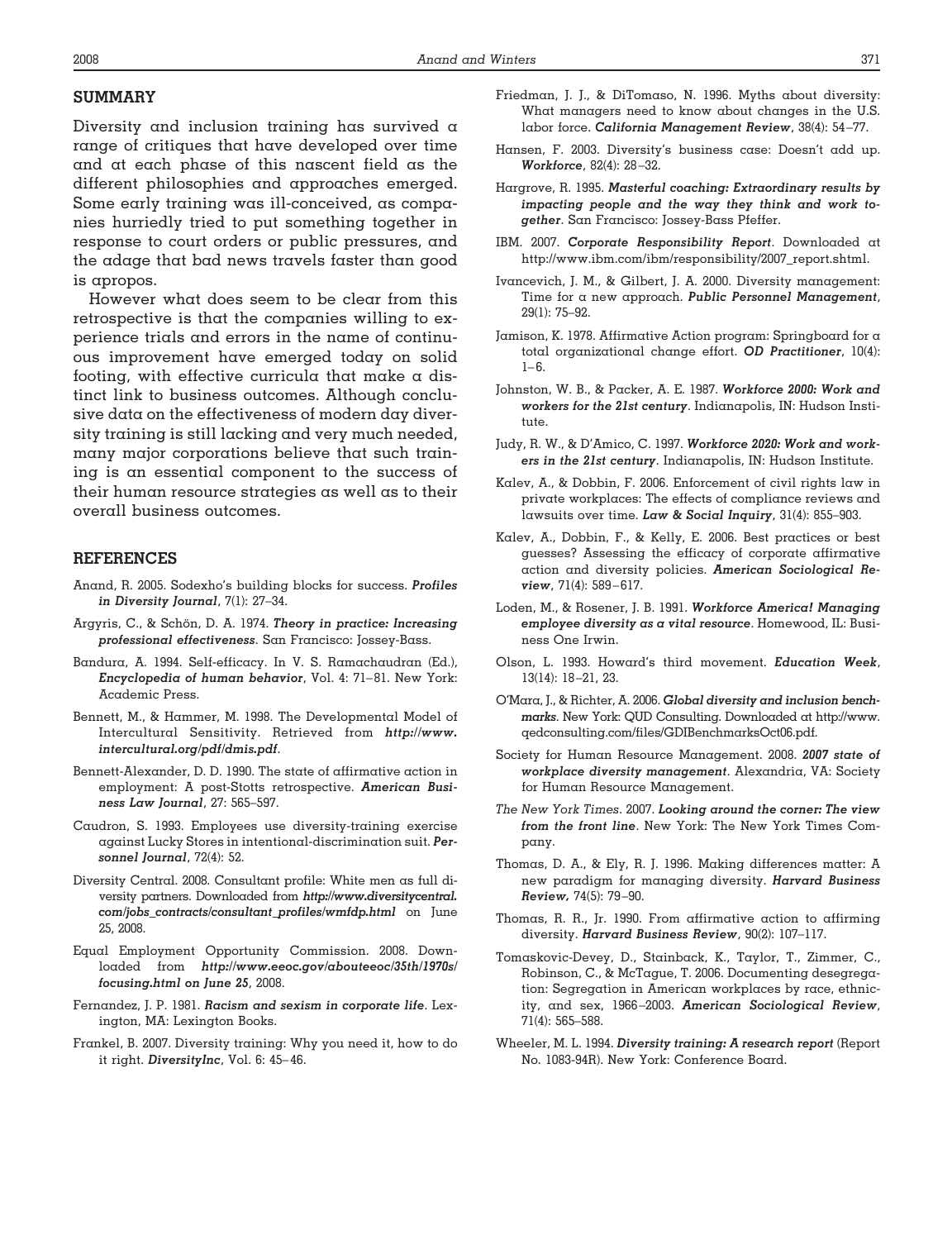

**Dr. Rohini Anand** is senior vice president and global chief diversity officer for Sodexo, a leading provider of food and facilities management services. Dr. Anand leads Sodexo's integrated global diversity initiatives, including sustainable development and corporate citizenship. Widely considered a leading expert on organizational change and diversity and inclusion, Dr. Anand received her PhD from the University of Michigan. Her works include texts on cultural competency and diversity training such

as *Customizing Diversity Training Using Case Vignettes* (2001), *Multicultural Case Studies: Tools for Training* (1999), *Teaching Skills and Cultural Competence: A Guide for Trainers* (1997) and *Cultural Competency in Health Care: A Guide for Trainers* (1997).



**Mary-Frances Winters** is president and founder of The Winters Group, a 24-year-old organization development and diversityconsulting firm, specializing in research, strategic planning, training, and public speaking with an emphasis in ethnic and multicultural issues. Prior to founding The Winters Group in 1984, she was affirmative action officer and senior market analyst at Eastman Kodak Company. Winters is a graduate of the University of Rochester and holds undergraduate degrees in En-

glish and psychology, and a master's degree in business administration from the William E. Simon School of Business. She received an honorary doctorate from Roberts Wesleyan College in 1997.